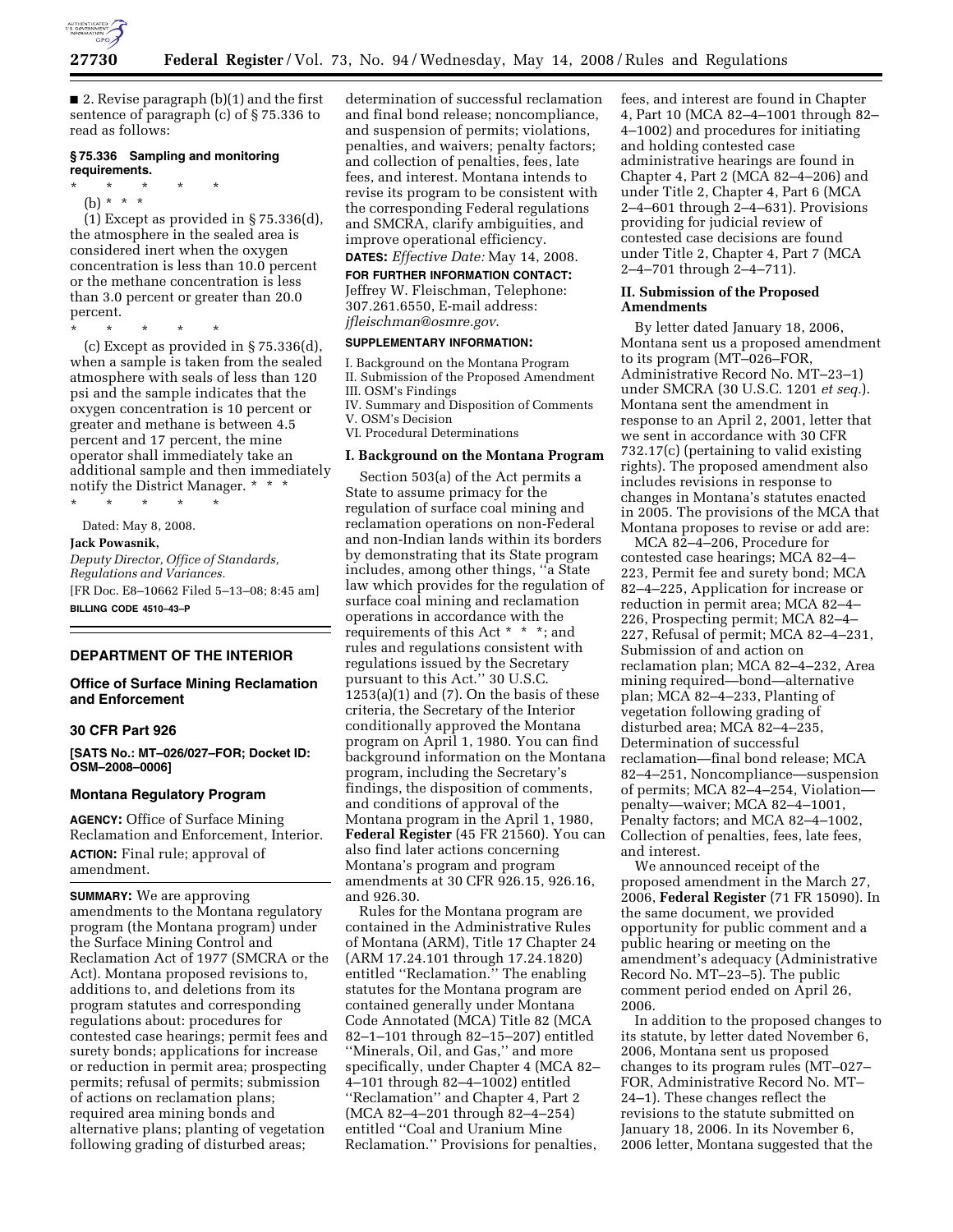regulatory changes be combined with the January 18, 2006 submittal for purposes of conducting a more efficient review. We announced receipt of the proposed rule changes in the February 6, 2007, **Federal Register** (FR 5377). In the same document, we provided opportunity for public comment and a public hearing or meeting on the amendment's adequacy (Administrative Record No. MT-24-6). The public comment period ended on March 8, 2007.

We did not hold a public hearing or meeting for either proposal because no one requested one. We received one public comment which is discussed under section IV below. This document contains our decision and findings for both submissions.

### **III. OSM's Findings**

Following are the findings we made concerning the amendments under SMCRA and the Federal regulations at 30 CFR 732.15 and 732.17.

1. Montana proposed revisions to 82– 4–206, MCA, to provide that an applicant, permittee, or person with an interest that is or may be adversely affected may request a hearing before the Board of Environmental Review (Board) on decisions of the Department of Environmental Quality (Department) pertaining to (a) approval or denial of an application for a permit pursuant to 82– 4–231; (b) approval or denial of an application for a prospecting permit pursuant to 82–4–226; (c) approval or denial of an application to increase or reduce a permit area pursuant to 82–4– 225; (d) approval or denial of an application to renew or revise a permit pursuant to 82–4–221; or (e) approval or denial of an application to transfer a permit pursuant to 82–4–238 or 82–4– 250.

In its proposed revision to 82–4–206, MCA, Montana changes the phrase from ''persons aggrieved by a final decision of the Department'' to ''applicants, permittees or persons with an interest that is or may be adversely affected.'' This defines who can request a hearing before the Board. In subparagraph (1)(a) through (e), Montana also specifies the types of permitting decisions that can be contested. The revised wording and types of decisions are in accordance with SMCRA Section 514(c) which states that any person with an interest which is or may be adversely affected may request a hearing on the reasons for the final determination. The proposed State statute provides more detail as to who may request a contested case hearing and for what reasons without altering the provision's consistency with

Federal law. We are approving the revisions to 82–4–206, MCA.

2. Montana proposed to revise 82–4– 223, MCA, to: (1) Delete ''permit fee'' from the title; and (2) delete the provision for a permit application fee; and (3) make editorial changes. Under Section 507(a) of the Act and 30 CFR 777.17, the amount of a permit fee is to be determined by the regulatory authority. Montana proposes to delete its existing requirement for a \$100 application fee because the administrative burden to collect it exceeds the value of the fee. We accept Montana's reason for deleting the fee and approve it.

The proposal to modify 82–4–223, MCA also includes minor substitutions and editorial changes which do not change the meaning of the existing statute. We approve these minor changes.

3. Montana proposed to revise 82–4– 225, MCA, to delete the requirement for a \$50 application fee when revising a permit to increase or decrease the permitted area. Montana claims that the administrative burden to collect this fee exceeds the fee's value. Section 507(a) of SMCRA states that applications ''\* \* \* shall be accompanied by a fee as determined by the regulatory authority. Such fee may be less than but shall not exceed the actual or anticipated cost of reviewing, administering, and enforcing such permit issued pursuant to a State or Federal program.'' It is evident that Congress enacted this provision to enable the regulatory authority to (among other things) recoup administrative costs associated with processing permit applications. However, Montana has stated that, under its current program, the administrative burden to collect the \$50 application fee exceeds the fee's value. Given this explanation, and given the fact that Section 507(a) of the Act vests complete discretion in the regulatory authority to determine the amount of the fee (even in this case where the amount of the fee will be zero), we find that Montana's proposed revision is in accordance with the Act, and we approve it.

A minor editorial revision replaces "in no case shall" with "may not." This minor revision is for clarification and does not alter the meaning of the provision. We approve it.

4. Montana proposed to delete 82–4– 226 (3), deleting the requirement for a \$100 fee accompanying an application for a prospecting permit. Montana claims that the administrative burden to collect the fee exceeds the fee's value. Section 507(a) of SMCRA states that applications ''\* \* \* shall be

accompanied by a fee as determined by the regulatory authority. Such fee may be less than but shall not exceed the actual or anticipated cost of reviewing, administering, and enforcing such permit issued pursuant to a State or Federal program.'' It is evident that Congress enacted this provision to enable the regulatory authority to (among other things) recoup administrative costs associated with processing permit applications. However, Montana has stated that, under its current program, the administrative burden to collect the \$100 application fee exceeds the fee's value. Given this explanation, and given the fact that Section 507(a) of the Act vests complete discretion in the regulatory authority to determine the amount of the fee (even in this case where the amount of the fee will be zero), we find that Montana's proposed revision is in accordance with the Act, and we approve it.

Other changes recodify previous subsections (4) through (8) as subsections (3) through (7) as a result of deleting the prospecting permit fee provision at original subsection (3). This recodification does not alter the content of the existing provisions. We approve these changes.

5. Montana proposed to revise 82–4– 227(13)(a), MCA, to add the national system of trails, Wild and Scenic Rivers Act study rivers and study river corridors, and Federal lands within National Forests, to areas where mining is prohibited (subject to valid existing rights).

Montana submitted this proposal in response to an OSM letter dated April 2, 2001, notifying Montana that revisions to the Federal rules on valid existing rights required the State to revise equivalent provisions in the State program. There are no additions to 82–  $4-227(13)(a)$ , MCA that are not fully expressed in the corresponding Federal counterpart, Section 522(e) of SMCRA, which states:

(e) After the enactment of this Act and subject to valid existing rights no surface coal mining operations except those which exist on the date of enactment of this Act shall be permitted—

(1) on any lands within the boundaries of units of the National Park System, the National Wildlife Refuge Systems, the National System of Trails, the National Wilderness Preservation System, the Wild and Scenic Rivers System, including study rivers designated under section 5(a) of the Wild and Scenic Rivers Act and National Recreation Areas designated by Act of Congress;

(2) on any Federal lands within the boundaries of any national forest: Provided, however, That surface coal mining operations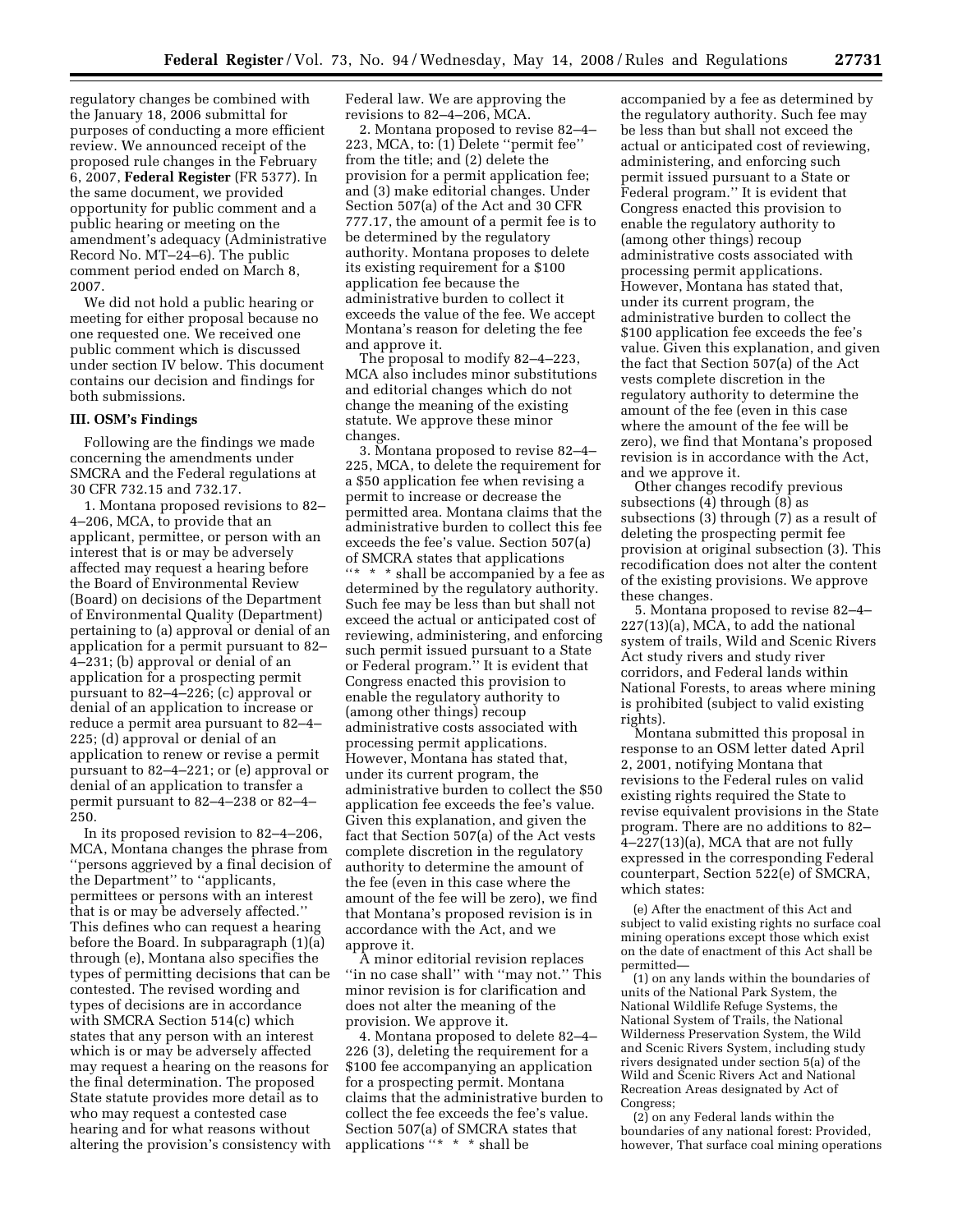may be permitted on such lands if the Secretary finds that there are no significant recreational, timber, economic, or other values which may be incompatible with such surface mining operations and—(A) surface operations and impacts are incident to an underground coal mine; or

(B) where the Secretary of Agriculture determines, with respect to lands which do not have significant forest cover within those national forests west of the 100th meridian, that surface mining is in compliance with the Multiple-Use Sustained-Yield Act of 1960, the Federal Coal Leasing Amendments Act of 1975, the National Forest Management Act of 1976, and the provisions of this Act: And provided further, That no surface coal mining operations may be permitted within the boundaries of the Custer National Forest;

In 82–4–227(13)(b), MCA Montana adds ''\* \* \* subject to the exceptions and limitations of 30 CFR 761.11(b) and the procedures of 30 CFR 761.13.'' 30 CFR 761.11(b) is substantively identical to Section  $522(e)(1)$  and  $(2)$  of the Act. 30 CFR 761.13 provides that, if applicants intend to rely on the provisions in 30 CFR 761.11(b) they must request that OSM first obtain the Secretarial findings required by Section 761.11(b). Thus, by making 82–4– 227(13)(b), MCA subject to the exceptions and limitations in these two Federal regulations, Montana's proposal is consistent with the Federal regulations and in accordance with Section  $522(e)(1)$  and  $(2)$  of the Act. Also, Montana proposed changing ''systems'' to ''system'' for grammatical correctness. For the above reasons, we approve Montana's proposed changes.

6. Montana proposed to revise 82–4– 231(9), MCA, to specify the Environmental Quality Board, or its hearing officer, as the authority to hold hearings appealing adverse permit decisions by the Department, and to clarify that hearings must be started, rather than held, within the 30-day timeframe. Montana is establishing that, since appeals of permit decisions of the Department are contested cases, they will be heard by the Board and not the Department in compliance with the provisions in 82–4–206, MCA. These minor changes clarify Montana's specific processes and do not alter the requirements of existing statutory provisions. Therefore, we find that they are consistent with and will not make Montana's statute less stringent than its Federal counterpart, SMCRA Section 514(c). We approve these changes to 82– 4–231, MCA.

7. Montana proposed to revise 82–4– 232(6), MCA, concerning bond release applications to:

(1) Change the term bond release ''requests'' to bond release ''applications''  $((6)(a));$ 

(2) Provide that a bond release application is administratively complete if it includes: (6)(b)(i) The location and acreage of the

land for which bond release is sought; (ii) The amount of bond release sought;

(iii) A description of the completed reclamation, including the date of performance;

(iv) A discussion of how the results of the completed reclamation satisfy the requirements of the approved reclamation plan; and

(v) Information required by rules implementing this part.

(3) Provide that:

(6)(c) The [D]epartment notify the applicant in writing of its determination no later than 60 days after submittal of the application; if the [D]epartment determines that the application is not administratively complete, it shall specify in the notice those items that the application must address; after an application for bond release has been determined to be administratively complete by the [D]epartment, the permittee shall publish a public notice that has been approved as to form and content by the [D]epartment at least once a week for 4 successive weeks in a newspaper of general circulation in the locality of the mining operation.

(4) Provide that:

(6)(d) Any person with a valid legal interest that might be adversely affected by the release of a bond or the responsible officer or head of any federal, state, or local governmental agency that has jurisdiction by law or special expertise with respect to any environmental, social, or economic impact involved in the operation or is authorized to develop and enforce environmental standards with respect to the operation may file written objections to the proposed release of bond to the [D]epartment within 30 days after the last publication of the notice. If written objections are filed and a hearing is requested, the [D]epartment shall hold a public hearing in the locality of the operation proposed for bond release or in Helena, at the option of the objector, within 30 days of the request for hearing. The [D]epartment shall inform the interested parties of the time and place of the hearing. The date, time, and location of the public hearing must be advertised by the [D]epartment in a newspaper of general circulation in the locality for 2 consecutive weeks. Within 30 days after the hearing, the [D]epartment shall notify the permittee and the objector of its final decision.

(5) Provide that:

(6)(e) Without prejudice to the rights of the objector or the permittee or the responsibilities of the [D]epartment pursuant to this section, the [D]epartment may establish an informal conference to resolve written objections.

(6) Provide that:

(6)(f) For the purpose of the hearing under subsection  $(6)(d)$ , the [D]epartment may administer oaths, subpoena witnesses or written or printed materials, compel the attendance of witnesses or the production of materials, and take evidence, including but not limited to conducting inspections of the land affected and other operations carried on by the permittee in the general vicinity. A verbatim record of each public hearing required by this section must be made, and a transcript must be made available on the motion of any party or by order of the [D]epartment.

(7) Provide that:

(6)(g) If the applicant significantly modifies the application after the application has been determined to be administratively complete, the [D]epartment shall conduct a new review, including an administrative completeness determination. A significant modification includes, but is not limited to:

(i) The notification of an additional property owner, local governmental body, planning agency, or sewage and water treatment authority of the permittee's intention to seek a bond release;

(ii) A material increase in the acreage for which a bond release is sought or in the amount of bond release sought; or

(iii) A material change in the reclamation for which a bond release is sought or the information used to evaluate the results of that reclamation.

(8) Provide that:

((6)(h)) The [D]epartment conduct an inspection and evaluation of the reclamation work involved within 30 days of determining that the application is administratively complete or as soon as weather permits;

(9) Provide that:

(6)(i) The [D]epartment shall review each administratively complete application to determine the acceptability of the application. A complete application is acceptable if the application is in compliance with all of the applicable requirements of this part, the rules adopted under this part, and the permit.

(10) Provide that:

(6)(j)(i) The [D]epartment shall notify the applicant in writing regarding the acceptability of the application no later than 60 days from the date of the inspection.

(ii) If the [D]epartment determines that the application is not acceptable, it shall specify in the notice those items that the application must address.

(iii) If the applicant revises the application in response to a notice of unacceptability, the [D]epartment shall review the revised application and notify the applicant in writing within 60 days of the date of receipt as to whether the revised application is acceptable.

(iv) If the revision constitutes a significant modification, the [D]epartment shall conduct a new review, beginning with an administrative completeness determination.

(v) A significant modification includes, but is not limited to:

(A) The notification of an additional property owner, local governmental body, planning agency, or sewage and water treatment authority of the permittee's intention to seek a bond release;

(B) A material increase in the acreage for which a bond release is sought or the amount of bond release sought; or

(C) A material change in the reclamation for which a bond release is sought or the information used to evaluate the results of that reclamation.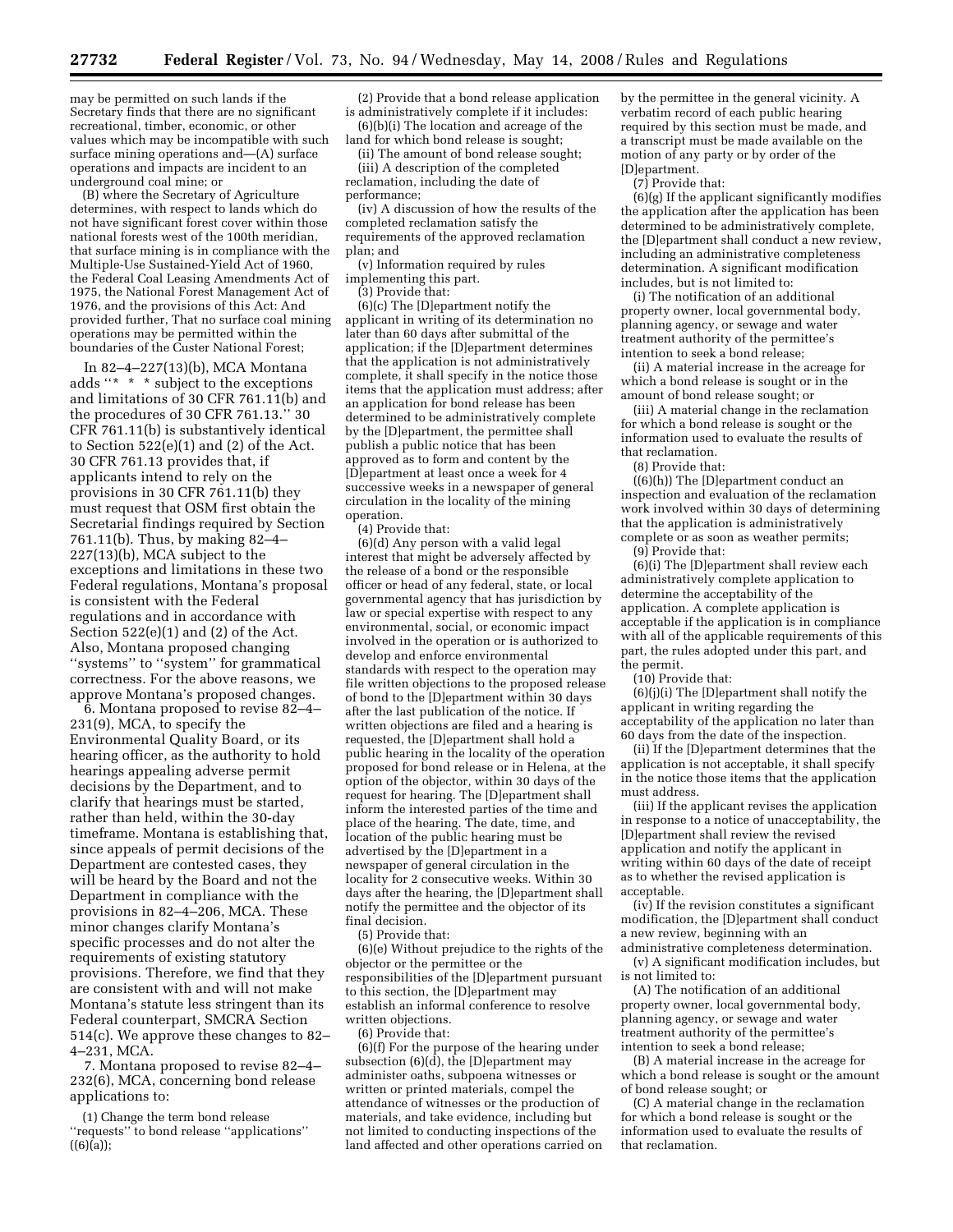(11) Recodify original subsections (6)(c) through (e) as  $(6)(k)$  through (m), with some minor editorial changes, and,

(12) Recodify original subsections (6)(f) through  $(6)(h)$  as  $(6)(d)$  through  $(f)$ .

The proposed changes in Paragraph 3 above (MCA 82–4–232(6)(c)) require that public notice be published (at least once a week for 4 successive weeks in a newspaper of general circulation in the locality of the mining operation) after the bond release application has been reviewed and is determined to be administratively complete by the Department. These changes also include a provision which states that the Department will notify the applicant of its determination no later than 60 days after it receives the application. Although there is no direct Federal counterpart to this provision, we find that it is generally in accordance with Section 519 of SMCRA. The proposed changes at Paragraph (2) (MCA 82–4– 232(b)(2)) state that a bond release application shall be administratively complete if it includes certain specific information specified in (6)(b)(i) through (v) listed above. The corresponding Federal counterpart to the above provisions, SMCRA 519(a), requires the operator to publish (at least once a week for 4 successive weeks in a newspaper of general circulation in the locality of the mining operation) a notice within 30 days of filing an application for bond release containing the location of the land affected, the number of acres, the permit and the date approved, the amount of the bond filed, and the portion sought to be released, the type and dates of reclamation performed, and a description of the results as they relate to the operator's approved reclamation plan. Proposed  $82-4-232(6)$ (b) and (c) are substantively identical to and in accordance with the requirements of Section 519(a) of the Act. We approve the changes.

The changes in Paragraphs 4 through 10 above (MCA 82–4–232(6)(d) through (j)) specify requirements for bond release applications including criteria for administrative completeness and procedures for review. These provisions are similar to the provisions for permit and permit revision applications in MCA 82–4–231. While providing more specificity, revised MCA 82–4–232(6) (d), (e), (f), and (h) through (j) include all of the provisions contained in Sections 519 (a), (b), (d), (f), (g), and (h) of SMCRA regarding bond release procedures. MCA 82–4–232(6) (g), (i), and (j) elaborate on administrative completeness determinations and procedures, and have no Federal counterparts. These additions add specificity to Montana's requirements

and exceed SMCRA's requirements. For the above reasons, we find these changes to be no less stringent than comparable provisions in SMCRA, and we approve them.

As discussed below, additional changes at MCA 82–4–232(11) and (12) are minor wording, editorial, punctuation, grammatical and recodification changes to existing statutes. More specifically, former MCA 82–4–232 (6)(c) through 82–4–232 (6)(e) have been recodified as 82–4–232 (6)(k) through  $82-4-232$  (6)(m). These changes are required by other recodification changes within the statute. ''[O]r deposit'' has been deleted from 82–4– 232 (6)(k). The term ''bonds'' means deposits such as cash or securities as well as other types of bonds and therefore the term ''deposits'' is not necessary. ''[O]r county'' was added to  $82-4-232$  (6)(m), clarifying that an applicant for total or partial bond release must notify the municipality or county in which a prospecting or mining operation is located 30 days prior to the bond release. This minor addition clarifies applicant responsibilities and does not alter the requirements of the provision. We find that these recodification and editorial changes are minor and do not change the meaning of existing statutes. We approve these changes.

Former MCA  $82-\frac{3}{2}-232(6)$  through 82–4–232(6)(h) have been recodified as 82–4–232(6)(d) through (6)(f). These changes are required by recodification changes to the previously approved statute (January 22, 1999) (64 FR 3604). The content of these provisions was unaffected, and we approve these changes.

MCA 82–4–232(8) deals with proposals in postmining land use. Montana proposed in (a) to change "alternate" to "alternative" for consistency of terminology within the Montana statute and also with the revisions to rules approved by OSM on February 16, 2005 (70 FR 8018), where ''alternative'' was used. This is a minor wording change that is consistent with previously approved statutes and regulations. We approve this change.

8. Montana proposed to revise 82–4– 233, MCA, by deleting existing Paragraph (5) concerning special revegetation requirements for land that was mined, disturbed, or redisturbed after May 2, 1978, and that was seeded prior to January 1, 1984. Subsection (5) is no longer necessary as its provisions are now included in subsections (1) and (2) of 82–4–233, MCA. This is a result of changes to 82–4–233, MCA approved by OSM on February 16, 2005, (70 FR 8001). Subsections (1) and (2) include

all the provisions of 30 CFR 816.111 for revegetation general requirements that were previously approved in subsection (5). We approve this change.

9. Existing MCA 82–4–235(a) prescribes revegetation success criteria and the time requirements for reclamation responsibility for lands with regard to coal removal and disturbance or redisturbance before and after May 2, 1978. SMCRA took effect in two stages, an initial regulatory program described in Section 502, and the permanent regulatory program. On and after nine months from the date of enactment of the Act, on lands where surface coal mining operations were regulated by States, the initial regulatory program required compliance with Section 515(b)(19) of SMCRA requiring establishment of vegetative cover but did not require compliance with Section 515(b)(20) establishing the responsibility period for successful revegetation. The initial regulatory program became effective on May 3, 1978. The permanent regulatory program became effective with permits issued under approved State regulatory or Federal programs. Under MCA 82–4– 235(a), lands mined for coal or redisturbed prior to May 3, 1978 are subject to revegetation requirements listed in existing MCA 82–4–235(3)(a)(i) and (ii). Existing MCA 82–4–235 (2) sets a period of 5 years after planting as the responsibility period for lands mined for coal or redisturbed prior to May 3, 1978. Montana proposes additional language to MCA 82–4–235(3)(a) to clarify that lands disturbed by mining at any time prior to May 3, 1978 that were permitted under Montana programs that preceded SMCRA are required to meet the vegetation requirements in MCA 82– 4–235(3)(a)(i) and (ii). For the most part, this additional provision deals with lands not subject to SMCRA provisions. Despite this proposed change, MCA 82– 4–235 remains in accordance with requirements in SMCRA in Sections 515(b)(19) and (20) and in Section 502 (c). The addition also provides clarification to the statute that was previously approved by OSM in the January 22, 1999 **Federal Register**  (64 FR 3604). We approve the changes.

10. Montana 82–4–251(3), MCA, pertains to orders issued to the permittee to show cause as to why the permit should not be suspended or revoked based on a determination that a pattern of violations exists. The existing provision provides for the opportunity for a public hearing in accordance with Section 521(a)(4) of SMCRA. In addition, Montana proposed that the permittee may request a contested case hearing. Pursuant to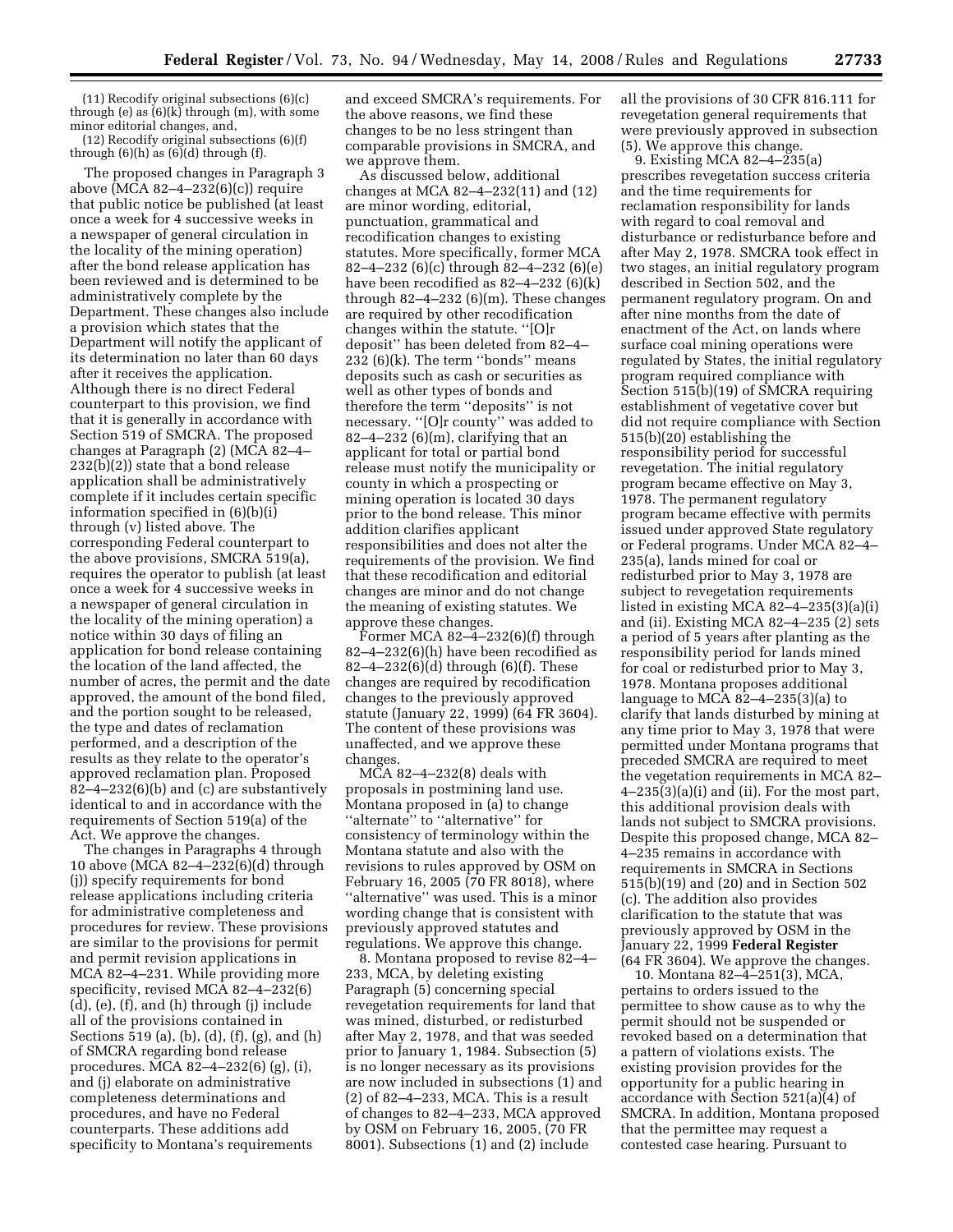Montana's Administrative Procedures Act, whenever a statute requires a license or permit decision to be preceded by a hearing, the contested case provisions apply pursuant to MCA 82–4–206(2). Procedures for contested case hearings are contained in Title 2, chapter 4, part 6, MCA (2–4–601 through 2–4–631). The contested case procedures provide for opportunity for reasonable notice, requiring the reason for and details of the hearing, and prescribe hearing procedures and time limits for decisions. Applying the contested case provisions of the Montana Administrative Procedures Act to hearings required in the Montana regulatory program is reasonable, is not inconsistent with the requirements of Section 521(a)(5) of the Act for notices and orders, public hearings conferences, and procedures associated with enforcement matters, and does not alter our previous approvals of MCA 82–4– 251(3). We approve the change.

In 82–4–251(5), MCA, revisions are proposed to (a) allow an opportunity by a permittee to request an informal public hearing on any notice or order issued by the Department under this section of the Montana Code, and (b) specify the procedures for such informal hearings. More specifically, Montana proposes the above revisions to provide that informal public hearings on notices or orders that require cessation of mining must be requested by the person to whom the notice or order was issued. Further, if the Department receives a request for an informal public hearing 21 days after service of the notice or order, the period for holding the informal public hearing will be extended by the number of days after the 21st day that the request was received. Montana's previous statute did not provide for an opportunity by a permittee to request an informal public hearing on any notice or order issued by the Department under the statute. Therefore, it was inconsistent with the provisions in Section 521(a)(4) of SMCRA which provide the opportunity for a public hearing to be requested by the permittee after service of "\*  $*$  \* an order to the permittee to show cause as to why the permit should not be revoked or suspended \* \* \*.'' The proposed changes are in accordance with Section 521(a)(4) of SMCRA and the requirements for notices and orders, public hearings conferences, and procedures associated with enforcement matters contained in Section 521(a)(5). We approve these changes.

Montana proposes to revise 82–4– 251(6), MCA, to allow an alleged violator to ''request a hearing before the [B]oard,'' and delete existing

requirements for Departmental investigations. Previously, hearings under this subsection were limited to notices of violation and cessation orders. The previous version also specified that the hearings were to be conducted by the Department, and the Department was required to make findings and issue a decision from such hearings. By definition, this is contrary to 82–4–205(2) which requires that contested cases must be heard and decided by the Board of Environmental Review and not the Department. The above changes rectify this problem and are in accordance with the requirements for notices and orders, public hearings conferences, and procedures associated with enforcement matters contained in Section 521(a)(5) of SMCRA. Therefore, we approve these changes.

The following paragraphs, 11 through 27, address proposed changes to Montana statutes and regulations dealing with penalties. The standard for penalty provisions in a State program is established in Section 518(i) of SMCRA. This provision states that civil and criminal penalty provisions shall incorporate penalties no less stringent than those set forth in Section 518 of the Act, and shall contain the same or similar procedural requirements. OSM suspended 30 CFR 732.15(b)(7) and 840.13(a) (which implement Section 518(i) of the Act) insofar as they require State programs to establish a point system for assessing civil penalties or impose civil penalties as stringent as those appearing in 30 CFR 845.15 (which deals with the assessment of separate violations for each day) (August 4, 1980) (45 FR 51548). Hence, if the State program requires consideration of the four mandatory statutory criteria—history of previous violations, seriousness, negligence, and good faith in attempting to achieve compliance—when determining whether to assess a penalty and in determining the penalty amount, the program meets the Federal requirements. 30 CFR Part 846 covers the assessment of individual civil penalties and is the basis for State regulations.

11. Montana proposed to revise 82–4–254(1)(a), MCA, to provide individual administrative penalties determined in accordance with 82–4– 1001, MCA, for persons who ''purposely or knowingly,'' rather than ''willfully,'' authorize, order, or carry out violations. Montana explains that the terms ''purposely or knowingly'' are used in the Montana Criminal Code, and ''willfully'' is not; therefore, this change will provide consistency within Montana state law. OSM believes that

Montana's term ''purposely or knowingly'' is substantively the same as ''willfully and knowingly,'' as used in Section 518(e) of SMCRA and we are approving it.

Montana proposes further additions and deletions in (1)(a) that are minor wording, editorial, punctuation, grammatical and recodification changes to existing statutes. Additionally, the term "civil" is replaced with ''administrative'' to clarify that penalties assessed by the Department are administrative penalties, rather than judicial penalties that are levied by Montana State District Court. This proposed change is consistent with Section 518(b) of SMCRA which provides for penalties to be assessed by the regulatory body, and not through the courts. This change is therefore consistent with SMCRA, and we approve it.

Proposed part (b) references a new section, MCA 82–4–1001, which sets forth guidelines for determining the amount of administrative penalty to be assessed (discussed below).

82–4–254(2), MCA, is revised to add that the Department may not waive a penalty assessed under the section if the person or operator fails to abate the violation as directed under MCA 82–4–251. This revision does not have a Federal counterpart and is more stringent than requirements in Section 518 of SMCRA dealing with the assessment of penalties. Moreover, the addition provides clarification and specificity to existing provisions. We approve this change.

Montana also proposes additions and deletions in 82–4–254(2), MCA that are for clarification of terminology. These changes are minor and do not alter the meaning of the existing regulation. We approve these minor changes.

Montana adds new requirements at  $82-4-254(3)(a)$ , MCA, providing that:

To assess an administrative penalty under this section, the Department shall issue a notice of violation and penalty order to the person or operator, unless the penalty is waived pursuant to subsection (2). The notice and order must specify the provision of this part, rule adopted or order issued under this part, or term or condition of a permit that is violated and must contain findings of fact, conclusions of law, and a statement of the proposed administrative penalty. The notice and order must be served personally or by certified mail. Service by mail is complete 3 business days after the date of mailing. The notice and order become final unless, within 30 days after the order is served, the person or operator to whom the order was issued requests a hearing before the Board.

A requirement is added to Paragraph (3)(a) that on receiving a request, the Board must schedule a hearing. The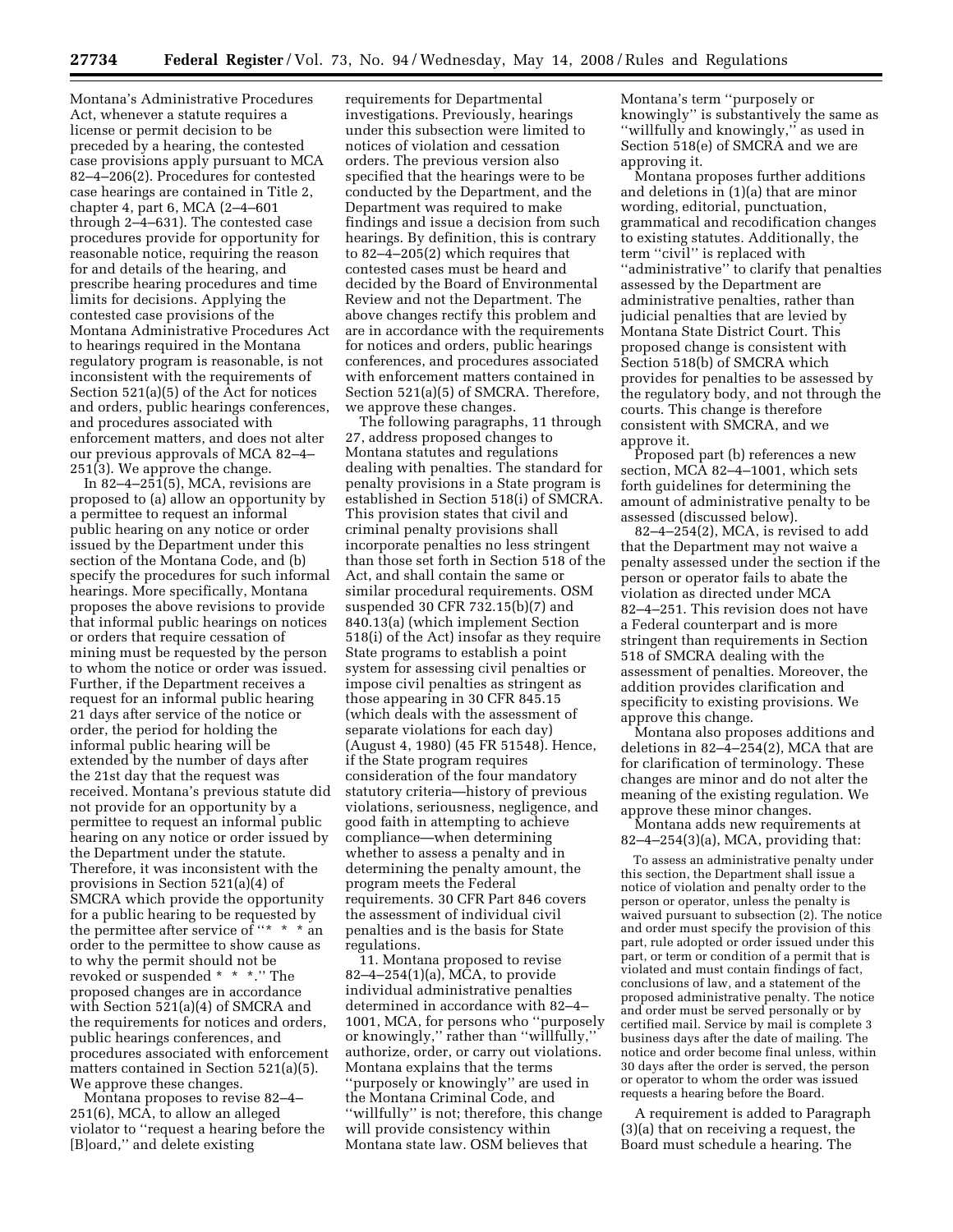changes in proposed MCA 82–4– 254(3)(a) are for the purpose of converting the current two-step process of assessing a penalty into a more streamlined one-step process. The Department would now issue a Notice of Violation and Administrative Penalty Order (NOV/APO) that would contain all of the relevant components from the existing two-step process. If a hearing is not requested, the NOV/APO would become final and eliminate the need to issue separate findings of fact and conclusions of law.

New Paragraph (3)(b) indicates that only persons or operators issued a final order may obtain judicial review. The changes in MCA 82–4–254(3)(b) reflect the changes in (3)(a) and provide additional clarification.

New Paragraphs (3)(c) and (4) allow (1) the Department, rather than the Attorney General, to file actions for collection, (2) filing in the first judicial district (if agreed by the parties), and (3) the Department, rather than the Attorney General, to bring actions for judicial relief. Additionally, the changes in MCA 82–4–254(3)(c) specify that the Department, not the Attorney General, may file an action in District Court to recover penalties; Department attorneys are special assistants to the Attorney General and are authorized to file such cases in District Court. The changes in MCA 82–4–254(4) reflect changes in (3)(c) specifying that the Department, rather than the Attorney General, may file an action for a restraining order or temporary or permanent injunction against an operator or person meeting criteria outlined in subsections (4)(a) through (f).

These changes will result in assessment and collection of civil penalties by Montana in accordance with the provisions for assessing and collecting civil penalties found in Section 518(a), (b), (c) and (d) of SMCRA. The changes provide clarification and specificity to existing provisions. We approve the proposed changes, finding that the additions and deletions are reasonable and do not alter OSM's previous decision to approve MCA 82–4–254(1) through (3) in the January 22, 1999 **Federal Register** (64 FR 3604).

12. Montana proposed revisions to ARM 17.24.1219(1) and (2) for individual civil penalties and procedures for assessments that reflect revisions discussed above to 82–4– 254(3)(a), MCA. The proposed amendments to (1) and (2) provide for the Department to issue a penalty order rather than a statement of proposed penalty. The proposed amendment to subparagraph (1) also deletes the

requirement that the penalty document give an explanation for the penalty as well as its amount. These requirements are now set forth in 82–4–254(3)(a) and 82–4–1001, MCA (see Findings 11 and 15). It is, therefore, unnecessary to impose them by administrative rule. These changes to ARM 117.24.1219, reflect the changes in 82–4–254(3)(a), MCA that were approved by OSM on February 16, 2005 (70 FR 8018). We approve the changes to ARM 17.24.1219(1) and (2).

13. Montana proposed revisions to ARM 17.24.1220(1), (2) and (3) concerning individual civil penalty payments. The proposed amendment to subparagraph (1) reflects the proposed changes to MCA 82–4–254 discussed above, and requires the payment of a penalty within 30 days after the expiration of the period for requesting a hearing rather than upon issuance of the final order. Pursuant to 82–4–254, MCA, the notice of violation and penalty order become final by operation of law if a request for hearing is not made in a timely manner. Therefore, the deadline for paying the penalty must be keyed to the expiration of the period for requesting a hearing (rather than to the issuance of a final order as previously required under 82–4–254, MCA).

Subparagraph (2) replaces the phrase ''proposed individual civil penalty assessment'' with ''violation and penalty order'' to maintain consistency with MCA 82–4–254. To further maintain this consistency, the phrase ''[U]pon issuance'' (of a final administrative order) is replaced with ''within 30 days after the issuance'' (of a final administrative order).

Under 30 CFR 846.17(b), the notice of proposed individual civil penalty assessment shall become a final order of the Secretary 30 days after service upon the individual unless:

(1) The individual files within 30 days of service of the notice of proposed individual civil penalty assessment a petition for review with the Hearings Division, Office of Hearings and Appeals; or

(2) The Office [of Surface Mining] and the individual or responsible corporate permittee agree within 30 days of service of the notice of proposed individual civil penalty assessment to a schedule or plan for the abatement or correction of the violation.

Under 30 CFR 846.18(a) a penalty for an individual civil penalty assessed in accordance with 30 CFR 846.17, in the absence of a petition for review or abatement agreement, shall be due upon issuance of the final order.

The Federal and proposed State provisions have similar procedural requirements, differing only in that in the absence of requesting a hearing or a petition for review, the Federal notice becomes a final order and payment is due 30 days after issuance, whereas the State allows an additional 30 days (total of 60 days) for payment. The State's extra 30 days is keyed to the time allowed to file an appeal. OSM finds Montana's reference to the time period for requesting review to be reasonable since, until the time has passed to file a petition for review, the penalty may yet be subject to change. A comparison of the time frames for the Federal regulations and Montana's program, from detection of a violation, to the issuance of a notice of violation, to the issuance of civil penalties and individual civil penalties and the requirements for payment of penalties, indicates slight differences between the steps; however, the steps are similar from violation issuance to payment of the penalty. In addition, a petition for review under both the State and Federal schemes can delay the issuance of a final order affirming a penalty well beyond 30 days. These considerations reduce the importance of each specific Federal timeframe. For these reasons, Montana's proposed revisions to ARM 17.24.1220(1) and (2) are consistent with 30 CFR 846.17 and 846.18 and we approve them.

Section (3) currently provides that an individual who has entered into a written agreement with the Department for ''abatement of the violation'' or ''compliance with the unabated order'' may postpone payment until receiving a final order indicating that the penalty is due or has been withdrawn. Compliance with an unabated order is synonymous with the abatement of the violation. The proposed amendment to (3) deletes two unnecessary references to the phrase ''compliance with the unabated order.''

Section (3) is nearly identical to its Federal counterpart at 30 CFR 846.18(c), which states that ''[w]here the Office and the corporate permittee or individual have agreed in writing on a plan for the abatement of or compliance with the unabated order, an individual named in a notice of proposed civil penalty assessment may postpone payment until receiving either a final order from the Office stating that the penalty is due on the date of such final order, or written notice that the abatement or compliance is satisfactory and the penalty has been withdrawn.'' The changes to subsection (3) are for clarification and reduce redundancy without altering the meaning of the existing regulation. Accordingly, we approve the proposed changes.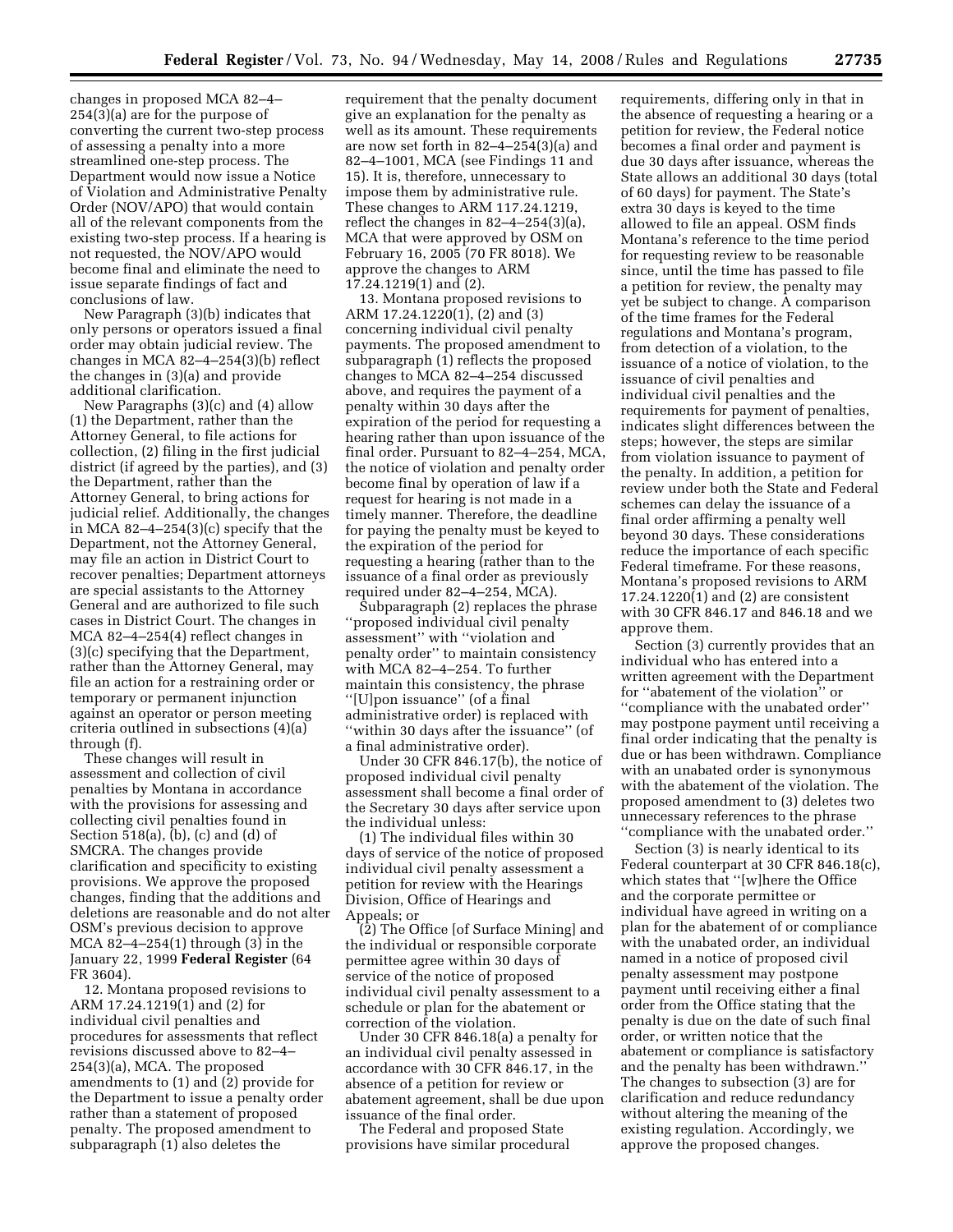14. Montana proposed to revise 82–4– 254(6) and (8), MCA, to provide criminal sanctions against persons who purposely or knowingly, rather than willfully, commit certain acts. The term ''willfully'' is changed to ''purposely or knowingly'' for clarification and consistency with  $82-4-254(1)(a)$ , MCA, and other provisions of State law. In a previous finding (see Paragraph 11 above), we found that the term, ''purposely and knowingly,'' is substantively the same as ''willfully and knowingly'' used in Section 518(e) of SMCRA. For the above reasons, we are approving the proposed changes to 82–  $4-254(6)$  and  $(8)$ , MCA, because they are minor and do not change the meaning of the existing statute.

Montana adds a new Paragraph, 82– 4–254(10), MCA, providing that within 30 days after receipt of full payment of an administrative penalty assessed under this section, the Department will issue a written release of civil liability for the violations for which the penalty was assessed. This provides a legal conclusion to violations that have been satisfactorily resolved. This is an addition for which there is no Federal counterpart. Section 518(i) of SMCRA states that "any State program \* \* \* shall, at a minimum, incorporate penalties no less stringent than those set forth in this section, and shall contain the same or similar procedural requirements relating thereto.'' We find the proposed addition does not jeopardize other Program requirements that ensure assessment and collection of civil penalties in accordance with the requirements of Section 518 of SMCRA. Therefore, we approve this addition.

15. Montana proposed a new section, 82–4–1001, MCA, as follows:

Penalty factors.

(1) In determining the amount of an administrative or civil penalty assessed under the statutes listed in subsection (4), the [D]epartment of [E]nvironmental [Q]uality or the district court, as appropriate, shall take into account the following factors:

(a) The nature, extent, and gravity of the violation;

(b) The circumstances of the violation;

(c) The violator's prior history of any violation, which:

(i) Must be a violation of a requirement under the authority of the same chapter and part as the violation for which the penalty is being assessed;

(ii) Must be documented in an administrative order or a judicial order or judgment issued within 3 years prior to the date of the occurrence of the violation for which the penalty is being assessed; and

(iii) May not, at the time that the penalty is being assessed, be undergoing or subject to administrative appeal or judicial review;

(d) The economic benefit or savings resulting from the violator's action;

(e) The violator's good faith and cooperation;

(f) The amounts voluntarily expended by the violator, beyond what is required by law or order, to address or mitigate the violation or impacts of the violation; and

(g) Other matters that justice may require. (2) Except for penalties assessed under 82– 4–254, after the amount of a penalty is determined under (1), the [D]epartment of [E]nvironmental [Q]uality or the district court, as appropriate, may consider the violator's financial ability to pay the penalty and may institute a payment schedule or suspend all or a portion of the penalty.

(3) Except for penalties assessed under 82– 4–254, the [D]epartment of [E]nvironmental [Q]uality may accept a supplemental environmental project as mitigation for a portion of the penalty. For purposes of this section, a ''supplemental environmental project'' is an environmentally beneficial project that a violator agrees to undertake in settlement of an enforcement action but which the violator is not otherwise legally required to perform.

(4) This section applies to penalties assessed by the [D]epartment of [E]nvironmental [Q]uality or the district court under 82–4–141, 82–4–254, 82–4–361, and 82–4–441.

(5) The [B]oard of [E]nvironmental [R]eview and the [D]epartment of [E]nvironmental [Q]uality may, for the statutes listed in subsection (4) for which each has rulemaking authority, adopt rules to implement this section.

The purpose of this new section is to create a standard set of factors that can be used to assess and enforce penalties for the Montana Program and 15 other environmental programs under the Department's jurisdiction. This enables staff to apply fair and consistent penalties Department wide.

Section (1)(a) lists the following factor for consideration: ''the nature, extent and gravity of the violation.'' In considering the ''nature'' of a violation, Montana states in its submission that the Department will determine whether the violation harms or has the potential to harm human health or the environment, or whether the violation adversely impacts the Department's administration of the Montana Act. This is consistent with and corresponds to the consideration of ''seriousness'' in Section 518(a) of SMCRA.

Montana further explains in its submission that the consideration of ''extent'' takes into account the degree of harm or potential harm to human health and the environment, or the degree of adverse impact to the Department's administration of the Montana Act. As such, Montana states that violations resulting in a higher degree of harm or potential harm or a higher degree of adverse impact to the Department's administration of the Montana Act will be assigned higher

points under ''extent.'' This too is in accordance with the ''seriousness'' factor in Section 518(a) of SMCRA.

Next, Montana states that the consideration of ''gravity'' in (1)(a) factors in the probability of occurrence. Specifically, a violation that results in a higher probability of occurrence of the event that a standard is designed to prevent is more grave than a violation with a lower probability of the occurrence of the event, and will be assigned more points. This also is consistent with the consideration of ''seriousness'' in Section 518(a) of SMCRA.

In its submission, Montana states that the consideration of ''circumstances'' in (1)(b) directly relates to the negligence or culpability of the violator. This definition also is set forth under proposed ARM 17.4.302 (1), described below. Under the Department's proposed penalty rules, the more negligent or culpable the violator is, the higher the penalty will be. This is consistent with the consideration of ''negligence'' in Section 518(a) of SMCRA.

Proposed section MCA 82–4– 1001(1)(c) defines the ways a violator's prior history of violations may result in increased penalty assessment. Subsections  $(1)(c)(i)$ ,  $(ii)$ , and  $(iii)$ specify that for violations to be considered as prior history, they must be less than 3 years old, a violation of the same chapter and part as the violation for which the penalty is assessed, and not under administrative appeal or judicial review. This section is in accordance with the requirement in Section 518(a) of SMCRA to consider the permittee's history of previous violations.

Proposed section MCA 82–4– 1001(1)(d) allows the Department in assessing a penalty to consider the economic benefit or savings resulting from the violator's action. The new text in (1)(d) takes into account the extent to which a violator has gained any economic benefit as a result of its failure to comply. The Federal regulations do not contain a similar provision. However, Montana's provision can only result in an increased penalty should there have been an economic benefit or savings resulting from the violator's action. Therefore, we find new (1)(d) to be no less effective than the Federal regulations and we approve it.

The assessment of ''good faith and cooperation'' under proposed section MCA 82–4–1001(1)(e) relates to a violator's willingness to abate the violation, and measures employed to abate the violation in the timeliest manner possible, with the least amount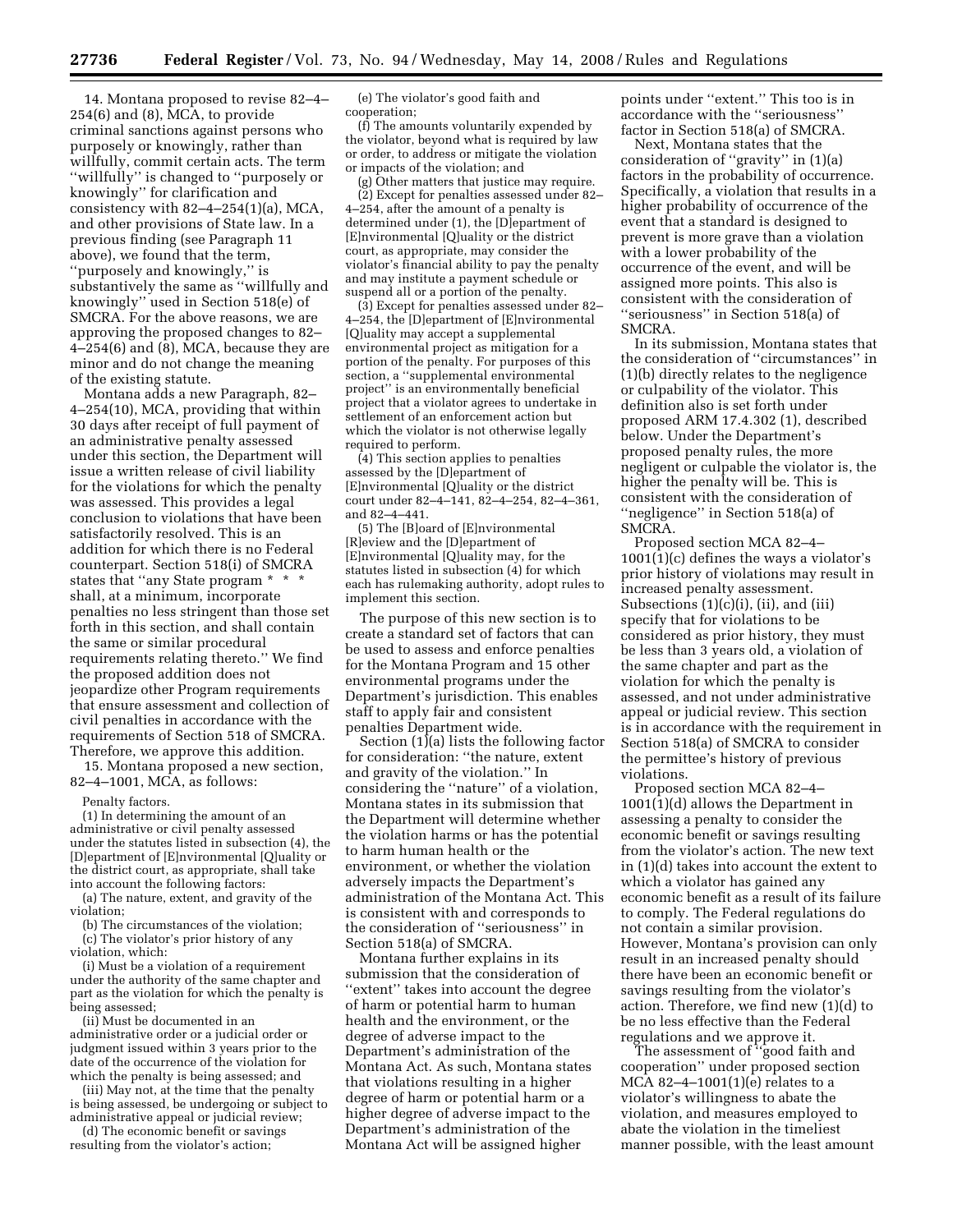of environmental harm possible. In its submission, Montana explains that, if a person has a high degree of good faith and cooperation, the Department will calculate a lower penalty. This subsection is consistent with Section 518(a) of SMCRA dealing with the consideration of ''demonstrated good faith'' by the permittee in attempting to achieve compliance and we approve it.

Proposed section MCA 82–4– 1001(1)(f) allows the Department to consider the amount voluntarily expended by the violator beyond what is necessary to address or mitigate the violation or impacts of the violation. There is no counterpart in the Federal regulations allowing for consideration of effort or amounts expended beyond the necessary minimum. However, a provision of 30 CFR 845.16(a) allowing for waiver of use of the formula to determine civil penalty provides that ''the Director shall not waive the use of the formula or reduce the proposed assessment on the basis of an argument that a reduction in the proposed penalty could be used to abate violations of the Act, this chapter, any applicable program, or any condition of any permit or exploration approval.'' Under Montana's proposed (1)(f) the amount of funding or effort required to abate the violation cannot be considered in reducing the penalty. Rather, this provision gives the Department the authority to consider amounts expended by the operator beyond that which is necessary to abate the violation. Therefore, we find that new (1)(f) is not inconsistent with the Federal regulations and we approve it.

In its submission, Montana states that provision (1)(g) was inserted to cover

other circumstances that warrant consideration in penalty assessment, e.g. to provide for fairness and effectiveness. Montana goes on to explain that the Department expects that this factor will only be used when, based on particular facts and circumstances, the application of the penalty factors would not result in a fair and just penalty. 30 CFR 845.16(a), concerning waiver of use of the formula to determine civil penalty, states that ''The Director, upon his own initiative or upon written request received within 15 days of issuance of a notice of violation or a cessation order, may waive the use of the formula contained in 30 CFR 845.13 to set the civil penalty, if he or she determines that, taking into account exceptional factors present in the particular case, the penalty is demonstrably unjust.'' We find proposed (1)(g) to be consistent with this provision in the Federal regulations and we approve it.

Subsections (2) and (3) allow for penalties in other Departmental programs to be reduced and waived, but do not apply to penalties assessed in the coal regulatory program under 82–4– 254, MCA. Thus, these provisions are of no concern for purposes of this amendment.

Subsection (4) states that the provisions of this section (82–4–1001, MCA) will apply to penalties assessed by the Department or District Court, and subsection (5) empowers the Department and Board to adopt rules to implement this new statute. This delegation of authority is acceptable under Montana's permanent regulatory program approved by OSM in the April

1, 1980 **Federal Register** (45 FR 21560), and we approve it.

We are approving each of the proposed changes above in MCA, 82–4– 1001, finding that the additions and deletions incorporate penalties that are no less stringent than those set forth in Section 518 of the Act and contain the same or similar procedural requirements relating thereto.

16. Consistent with 82–4–254(1), MCA (discussed above), Montana proposed revisions to ARM 17.24.1218 to require that individual civil penalties be calculated based on criteria specified in 82–4–1001, MCA. The changes to ARM 17.24.1218 implement and are consistent with changes to the corresponding statute and we are approving them.

17. Montana proposed revisions to 17.4.303, ARM concerning base penalties. Montana proposes that the Department shall calculate the penalties according to the following:

(1) The base penalty is calculated by multiplying the maximum penalty amount authorized by statute by a factor from the appropriate base penalty matrix in (2) or (3). In order to select a matrix from (2) or (3), the nature of the violation must first be established. For violations that harm or have the potential to harm human health or the environment, the [D]epartment shall classify the extent and gravity of the violation as major, moderate, or minor as provided in (4) and (5). For all other violations, the extent factor does not apply, and the [D]epartment shall classify the gravity of the violation as major, moderate, or minor as provided in (5).

(2) The [D]epartment shall use the following matrix for violations that harm or have the potential to harm human health or the environment:

| Extent                     |                      | Gravity              |                      |  |
|----------------------------|----------------------|----------------------|----------------------|--|
|                            |                      | Moderate             | Minor                |  |
| Major<br>Moderate<br>Minor | 0.85<br>0.70<br>0.55 | 0.70<br>0.55<br>0.40 | 0.55<br>0.40<br>0.25 |  |

(3) The [D]epartment shall use the following matrix for violations that adversely impact the [D]epartment's administration of the applicable statute or rules, but which do not harm or have the potential to harm human health or the environment:

| Gravity |          |       |  |  |  |
|---------|----------|-------|--|--|--|
| Major   | Moderate | Minor |  |  |  |
| 0.50    | 0.40     | 0.30  |  |  |  |

(4) In determining the extent of a violation, the factors that the [D]epartment may consider include, but are not limited to, the volume, concentration, and toxicity of the

regulated substance, the severity and percent of exceedance of a regulatory limit, and the duration of the violation. The [D]epartment shall determine the extent of a violation as follows:

(a) A violation has a major extent if it constitutes a major deviation from the applicable requirements;

(b) A violation has a moderate extent if it constitutes a moderate deviation from the applicable requirements;

(c) A violation has a minor extent if it constitutes a minor deviation from the applicable requirements.

(5) The [D]epartment shall determine the gravity of a violation as follows:

(a) A violation has major gravity if it causes harm to human health or the environment, poses a serious potential to harm human health or the environment, or has a serious adverse impact on the [D]epartment's administration of the statute or rules. Examples of violations that may have major gravity include a release of a regulated substance that causes harm or poses a serious potential to harm human health or the environment, construction or operation without a required permit or approval, an exceedance of a maximum contaminant level or water quality standard, or a failure to provide an adequate performance bond.

(b) A violation has moderate gravity if it: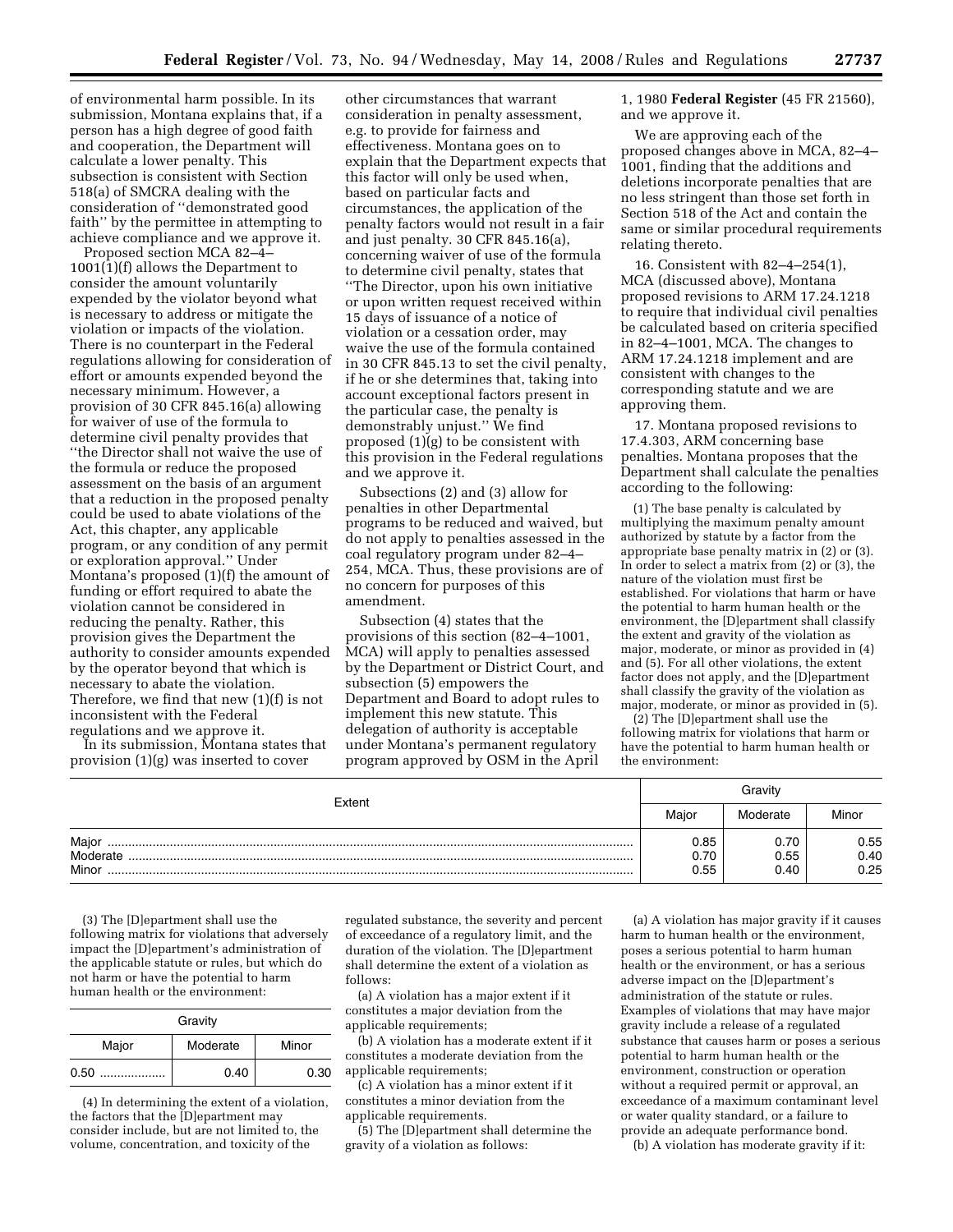(i) Is not major or minor as provided in (5)(a) or (c); and

(ii) Poses a potential to harm human health or the environment, or has an adverse impact on the [D]epartment's administration of the statute or rules. Examples of violations that may have moderate gravity include a release of a regulated substance that does not cause harm or pose a serious potential to harm human health or the environment, a failure to monitor, report, or make records, a failure to report a release, leak, or bypass, or a failure to construct or operate in accordance with a permit or approval.

(c) A violation has minor gravity if it poses no risk of harm to human health or the environment, or has a low adverse impact on the [D]epartment's administration of the statute or rules. Examples of violations that may have minor gravity include a failure to submit a report in a timely manner, a failure to pay fees, inaccurate recordkeeping, or a failure to comply with a minor operational requirement specified in a permit.

Pursuant to the above-described regulations, the first step in the penalty calculation process is to identify a base penalty, which is a percentage of the statutory maximum penalty. The percentage varies depending on how the three statutory factors of ''nature'', ''extent'', and ''gravity'' are weighed. These three statutory factors are defined and two matrices are created for determining the amount of the base penalty.

The ''nature'' of a violation is determined on the basis of whether it harms or has the potential to harm human health or the environment.

The ''extent'' of a violation is determined by considering such factors as the volume, concentration and toxicity of the regulated substance, the severity and percent exceedance of a regulatory limit, and the duration of the violation.

The ''gravity'' of a violation is determined by considering (among other things) such factors as whether a release of a regulated substance has occurred, the degree of risk to human health or the environment, and the extent of impact to the Department's ability to administer the statute and rules.

The rule clarifies how the statutory factors will be implemented, and ensures that a consistent penalty calculation process is used for all of the environmental laws subject to 82–4– 1001, MCA.

The additions noted above under ARM 17.4.303 implement 82–4–1001, MCA. OSM approved the proposed changes to 82–4–1001, MCA in Paragraph 15 above. Penalties under 82– 4–1001, MCA are based on the ''nature, extent, gravity, and circumstances'' of the violation. The violator's history and good faith abating the violation are also factors in determining penalties in 82–

4–1001, MCA. Our approval found that 82–4–1001, MCA incorporated factors for determining penalties in accordance with Section 518 of the Act. ARM 17.4.303 clarifies how the statutory factors in 82–4–1001, MCA will be implemented. It includes a procedure for calculating penalties. As discussed above, the standard for penalty provisions in a State program is established in Section 518(i) of SMCRA. This provision states that civil and criminal penalty provisions shall incorporate penalties no less stringent than those set forth in Section 518 of the Act, and shall contain the same or similar procedural requirements. OSM suspended 30 CFR 732.15(b)(7) and 840.13(a) insofar as they require State programs to establish a point system for assessing civil penalties or to impose civil penalties as stringent as those appearing in 30 CFR 845.15 (August 4, 1980) (45 FR 51548). Hence, if the State program requires consideration of the four mandatory statutory criteria history of previous violations, seriousness, negligence, and good faith in attempting to achieve compliance when determining whether to assess a penalty and in determining the penalty amount, the program meets the Federal requirements. 30 CFR Part 846 covers the assessment of individual civil penalties and is the basis for State regulations.

We find that Montana's procedure for calculating penalties incorporates criteria consistent with the four criteria of Section 518(a) of SMCRA. Additionally, we find that ARM 17.4.303 is consistent with 82–4–1001, MCA, and that both of these provisions provide for civil penalties in accordance with Section 518 of the Act. Therefore, we approve the additions to ARM 17.4.303.

18. Montana proposed revisions to ARM 17.4.304, for adjusted base penalty.

(1) As provided in this rule, the [D]epartment may consider circumstances, good faith and cooperation, and amounts voluntarily expended to calculate an adjusted base penalty. Circumstances may be used to increase the base penalty. Good faith and cooperation and amounts voluntarily expended may be used to decrease the base penalty. The amount of adjustment for each of the above factors is based upon a percentage of the base penalty. The amount of the adjustment is added to the base penalty to obtain an adjusted base penalty.

(2) The [D]epartment may increase a base penalty by up to 30 percent based upon the circumstances of the violation. To determine the penalty adjustment based upon circumstances, the [D]epartment shall evaluate a violator's culpability associated with the violation. In determining the

amount of increase for circumstances, the [D]epartment's consideration must include, but not be limited to, the following factors:

(a) How much control the violator had over the violation;

(b) The foreseeability of the violation; (c) Whether the violator took reasonable

precautions to prevent the violation; (d) The foreseeability of the impacts associated with the violation; and

(e) Whether the violator knew or should have known of the requirement that was violated.

(3) The [D]epartment may decrease a base penalty by up to 10 percent based upon the violator's good faith and cooperation. In determining the amount of decrease for good faith and cooperation, the department's consideration must include, but not be limited to, the following factors:

(a) The violator's promptness in reporting and correcting the violation, and in mitigating the impacts of the violation;

(b) The extent of the violator's voluntary and full disclosure of the facts related to the violation; and

(c) The extent of the violator's assistance in the [D]epartment's investigation and analysis of the violation.

(4) The [D]epartment may decrease a base penalty by up to 10% based upon the amounts voluntarily expended by the violator, beyond what is required by law or order, to address or mitigate the violation or the impacts of the violation. The amount of a decrease is not required to match the amounts voluntarily expended. In determining the amount of decrease for amounts voluntarily expended, beyond what is required by law or order, the [D]epartment's consideration must include, but not be limited to, the following factors:

(a) Expenditures for resources, including personnel and equipment, to promptly mitigate the violation or impacts of the violation;

(b) Expenditures of resources to prevent a recurrence of the violation or to eliminate the cause or source of the violation; and

(c) Revenue lost by the violator due to a cessation or reduction in operations that is necessary to mitigate the violation or the impacts of the violation.

This proposed rule implements 82–4– 1001, MCA (discussed above), and sets out procedures for adjusting the base penalty based upon a consideration of the three statutory factors of ''circumstances,'' ''good faith and cooperation,'' and ''amounts voluntarily expended.''

The rule provides for an increase to the base penalty by up to 30 percent based upon the circumstances of the violation. In determining the adjustment for circumstances, the rule requires a consideration of factors that reflect the culpability of the violator. As discussed in Paragraph 15 above, circumstances directly relate to the negligence or culpability of the violator. Under both State and Federal regulations, a more negligent violator will receive a higher penalty. Therefore, we find that the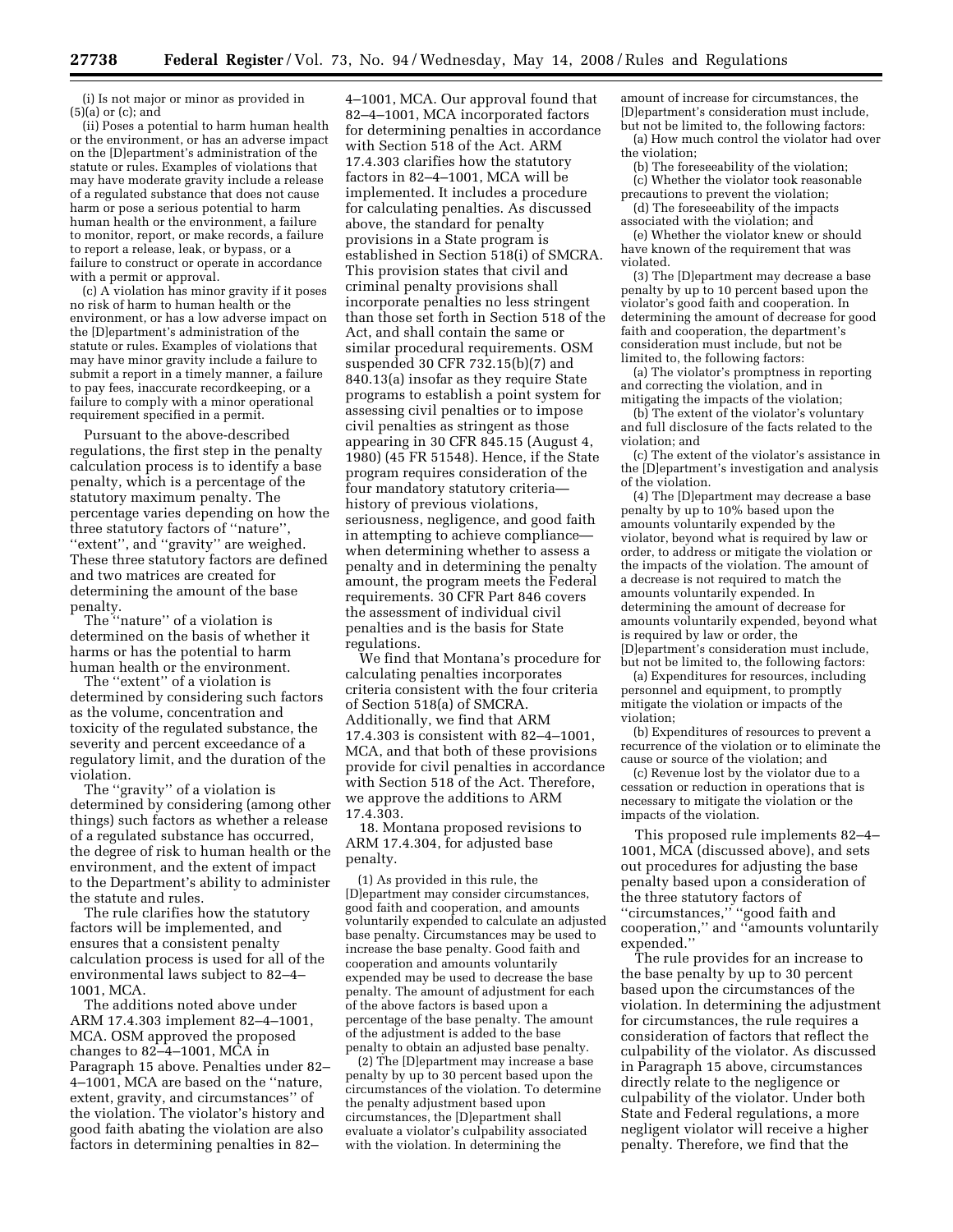consideration of ''circumstances'' in Section (2) is consistent with the consideration of ''negligence'' in Section 518(a) of the Act.

The rule provides for a decrease to the base penalty up to 10 percent based upon a consideration of certain factors that reflect the good faith and cooperation of a violator, and a decrease to the base penalty up to 10 percent based upon certain voluntary expenditures. Good faith and cooperation relate to a violator's willingness to abate the violation, and measures employed to abate the violation in the timeliest manner possible, with the least amount of environmental harm possible. If a person has a high degree of good faith and cooperation, the Department will calculate a lower penalty. This is in accordance with SMCRA Section 518(a) dealing with ''good faith'' in attempting to achieve compliance. We approve ARM 17.4.304.

19. Montana proposed adding a new section 82–4–1002, MCA, covering collection of penalties, fees, late fees, and interest as follows:

(1) If the [D]epartment of [E]nvironmental [Q]uality is unable to collect penalties, fees, late fees, or interest assessed pursuant to the provisions of this chapter, the [D]epartment of [E]nvironmental [Q]uality may assign the debt to a collection service or transfer the debt to the [D]epartment of [R]evenue pursuant to Title 17, chapter 4, part 1.

(2)(a) The reasonable collection costs of a collection service, if approved by the [D]epartment of [E]nvironmental [Q]uality, or assistance costs charged the [D]epartment of [E]nvironmental [Q]uality by the [D]epartment of [R]evenue pursuant to 17–4– 103(3) may be added to the debt for which collection is being sought.

(b)(i) All money collected by the [D]epartment of [R]evenue is subject to the provisions of 17–4–106.

(ii) All money collected by a collection service must be paid to the [D]epartment of [E]nvironmental [Q]uality and deposited in the general fund or the accounts specified in statute for the assessed penalties, fees, late fees, or interest, except that the collection service may retain those collection costs or, if the total debt is not collected, that portion of collection costs that are approved by the [D]epartment.

The purpose of this new section is to assist the Department in the collection of penalties. There is no Federal counterpart to this section. We are approving the proposed changes, finding that they add specificity to the Montana program and are not inconsistent with SMCRA or the Federal regulations.

In various provisions mentioned above, Montana proposes changes to paragraph numbering where provisions are proposed to be added, deleted, or

provide clarity. Montana also proposes editorial revisions not specified above. Because such changes and revisions are minor and do not alter the meanings of the respective provisions, we approve them.

Montana proposes changes and additions to other regulations implementing changes to the MCA that are discussed above. The proposed regulation changes to implement 82–4– 254, 1000, 1001, and 1002, MCA deal with civil penalty assessments and procedures for collection, waivers, and conferences related to penalty assessments. Montana proposes regulations that track the Federal regulations in 30 CFR 845. Normally, OSM would review these regulations for consistency with the counterpart Federal regulations. However, the Federal regulations at 30 CFR 845.12 through .15 have been suspended insofar as they require State programs to establish a point system for assessing or imposing civil penalties as stringent as those appearing in 30 CFR 845.15. Section 518(i) of SMCRA only requires the incorporation of penalties and procedures explicated in Section 518 of the Act. The system proposed by the State must incorporate the four criteria of Section 518(a) (August 4, 1980) (45 FR 51548). As previously stated, Montana proposes changes to provisions for waivers, procedures, conferences, hearings and payment. The counterpart Federal provisions at 30 CFR 845.16 through .20 have not been suspended. Therefore, Montana's provisions for these subjects are evaluated below for consistency with the Federal provisions.

20. Montana has proposed new rules at ARM 17.4.301, ARM 17.4.302, and ARM 17.4.305 through ARM 17.4.308 (as discussed in the findings that follow) to implement 82–4–1001, MCA and set out the details of how the statutory penalty factors will be used in the penalty calculation process. 82–4–1001, MCA is discussed and approved above. Specifically, Montana proposed new subchapter ARM 17.4.301:

(1)(a) Through (d) which implements 82– 4–1001, MCA, and provides factors for calculating penalties assessed under several titles including Title 82, chapter 4, parts 1, 2, 3, and 4, MCA, insofar as they relate to reclamation requirements.

(2) The purpose of the penalty calculation process is to calculate a penalty that is commensurate with the severity of the violation, that provides an adequate deterrent, and that captures the economic benefit of noncompliance. The [D]epartment shall provide a copy of the penalty calculation to the alleged violator.

(3) The [D]epartment may not assess a penalty that exceeds the maximum penalty

amount authorized by the statutes listed in (1).

Proposed ARM 17.4.301(2) describes the overall purpose of penalties relating to severity of the violation, adequate deterrent, and the principle that economic benefit of noncompliance is a consideration. Proposed ARM 17.4.301(3) states that the [D]epartment may not assess a penalty that exceeds the maximum penalty amount authorized by the statutes listed in subparagraph (1). The objectives for civil penalties are described in 30 CFR 845.2. Civil penalties are assessed under Section 518 of SMCRA which is intended to deter violations and ensure maximum compliance with the terms and purposes of the Act. There is no requirement for a State to incorporate counterparts to the Federal provisions describing scope and objectives. However, introductory regulations such as Montana's overall purpose states in ARM 17.4.301(2) do not conflict with purposes and objectives in SMCRA or the Federal regulations. ARM 17.4.301(3) states that penalties cannot exceed maximum authorized penalty amounts. For the reasons discussed above, we find subparagraphs (2) and (3) to be reasonable and not in conflict with Section 518 of SMCRA or 30 CFR part 845 and we approve them.

21. Montana proposed new subchapter ARM 17.4.302, Definitions. Montana adds definitions for terms used throughout its regulations and statutes. In its submittal, Montana explains that the definitions are necessary to clarify the meaning of the rules and achieve consistent and fair penalty calculations. The definitions are:

(1) ''Circumstances'' means a violator's culpability associated with a violation.

(2) ''Continuing violation'' means a violation that involves an ongoing unlawful activity or an ongoing failure to comply with a statutory or regulatory requirement.

(3) ''Extent'' of the violation means the violator's degree of deviation from the applicable statute, rule or permit.

(4) ''Gravity'' of the violation means the degree of harm, or potential for harm, to human health or the environment, or the degree of adverse effect on the [D]epartment's administration of the statute and rules.

(5) ''History of violation'' means the violator's prior history of any violation, which:

(a) Must be a violation of a requirement under the authority of the same chapter and part as the violation for which the penalty is being assessed;

(b) Must be documented in an administrative order or a judicial order or judgment issued within three years prior to the date of the occurrence of the violation for which the penalty is being assessed; and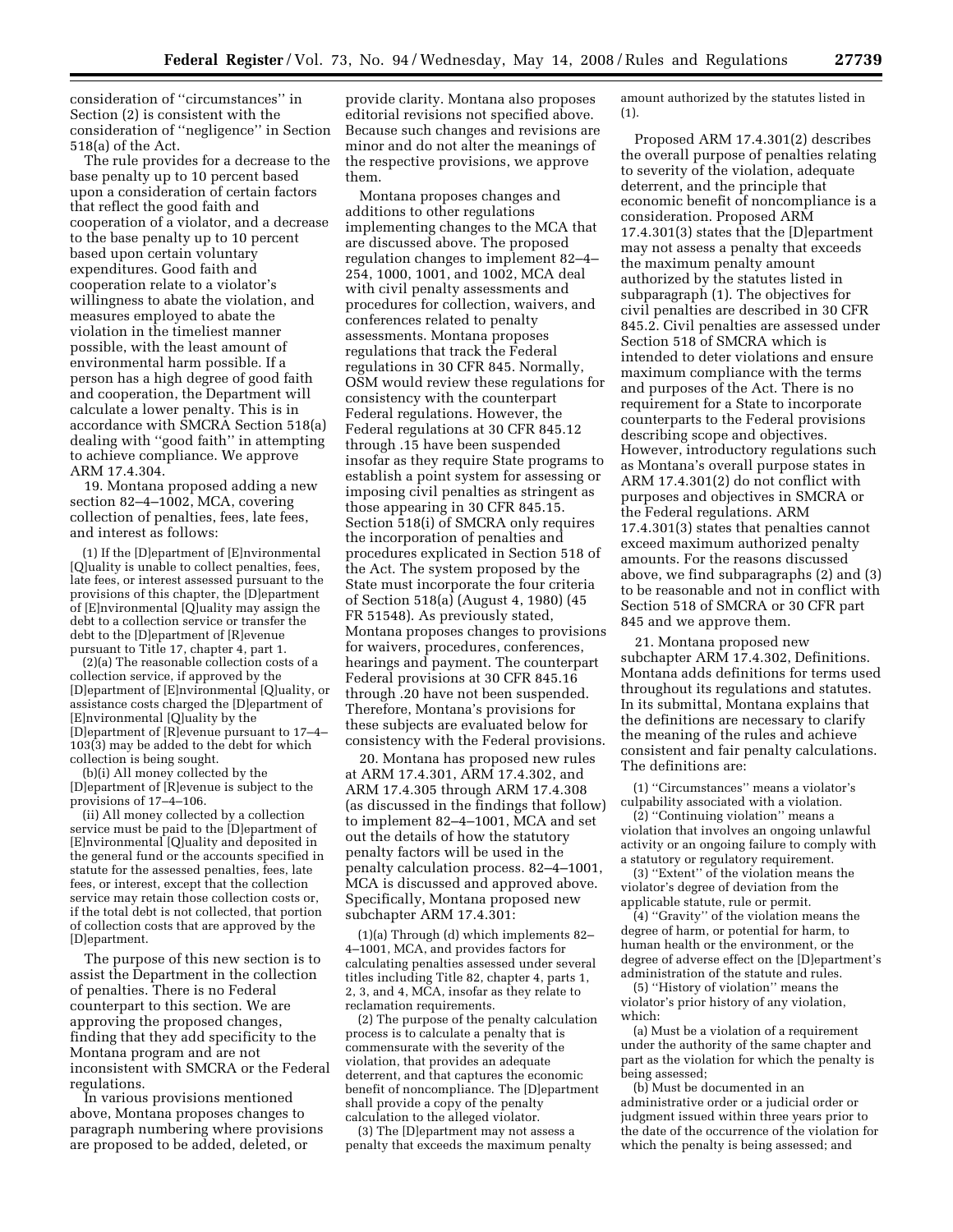(c) May not, at the time that the penalty is being assessed, be undergoing or subject to administrative appeal or judicial review.

(6) ''Nature'' means the classification of a violation as one that harms or has the potential to harm human health or the environment or as one that adversely affects the department's administration of the statute and rules.

These regulatory definitions define terms used in Montana's statutes which we approved in Paragraph 15 above. We find these definitions to be reasonable and consistent with their use within the Montana program and statutes. OSM is approving the additions noted above under ARM 17.4.302, Definitions.

22. Montana proposed the following revisions to ARM 17.4.305, Total Adjusted Penalty—Days of Violation:

(1) The [D]epartment may consider each day of each violation as a separate violation subject to penalties. The [D] epartment may multiply the adjusted base penalty calculated under [NEW RULE IV] by the number of days of violation to obtain a total adjusted penalty.

(2) For continuing violations, if the application of (1) results in a penalty that is higher than the department believes is necessary to provide an adequate deterrent; the [D]epartment may reduce the number of days of violation.

Montana represents in its submittal that the environmental laws provide the Department with discretion whether and how to bring enforcement actions, and that most of the laws state that each day of violation constitutes a separate violation. Montana goes on to explain that this rule clarifies that the Department may limit the number of days for which it assesses penalties if an assessment for the full number of violation days would result in a penalty that is higher than the Department believes is necessary to provide an adequate deterrent. Lastly, Montana states that, under this rule, the adjusted base penalty calculated under ARM 17.4.304 (as discussed in Paragraph 18 above) is multiplied by the appropriate number of days to arrive at a total adjusted penalty.

30 CFR 845.16(a) provides that ''[t]he Director, upon his own initiative or upon written request received within 15 days of issuance of a notice of violation or cessation order, may waive the use of the formula contained in 30 CFR 845.13 to set the civil penalty, if he or she determines that, taking into account exceptional factors present in the particular case, the penalty is demonstrably unjust.''

Montana's proposed rule at ARM 17.4.305 provides discretion similar to and consistent with that allowed in 30 CFR 845.16(a) to adjust penalties on a case by case basis to ensure a fair and

just penalty. For this reason, OSM is approving the proposed revision.

23. Montana proposed revisions to ARM 17.4.306, Total Penalty, History of Violation and Economic Benefit, as follows:

(1) As provided in this rule, the [D]epartment may increase the total adjusted penalty based upon the violator's history of violation. Any penalty increases for history of violation must be added to the total adjusted penalty calculated under ARM 17.4.305 to obtain a total penalty.

(2) The [D]epartment may calculate a separate increase for each historic violation. The amount of the increase must be calculated by multiplying the base penalty calculated under ARM 17.4.303 by the appropriate percentage from (3). This amount must then be added to the total adjusted penalty calculated under ARM 17.4.305.

(3) The [D]epartment shall determine the nature of each historic violation in accordance with ARM 17.4.302(6). The [D]epartment may increase the total adjusted penalty for history of violation using the following percentages:

(a) for each historic violation that, under these rules, would be classified as harming or having the potential to harm human health or the environment, the penalty increase must be 10% of the base penalty calculated under (ARM 17.4.303); and

(b) for each historic violation that, under these rules, would be classified as adversely impacting the [D]epartment's administration of the applicable statute or rules, but not harming or having the potential to harm human health or the environment, the penalty increase must be 5% of the base penalty calculated under ARM 17.4.303.

(4) If a violator has multiple historic violations and one new violation, for which a penalty is being calculated under these rules, the percentages from (3) for each historic violation must be added together. This composite percentage may not exceed 30%. The composite percentage must then be multiplied by the base penalty for the new violation to determine the amount of the increase. The increase must be added to the total adjusted penalty for the new violation calculated under ARM 17.4.305.

(5) If a violator has one historic violation and multiple new violations, each with a separate penalty calculation under these rules, the base penalties for the new violations calculated under ARM 17.4.303 must be added together. This composite base penalty must then be multiplied by the percentage from (3) for the historic violation to determine the amount of the increase. The increase must then be added to the sum of the total adjusted penalties calculated for each new violation under ARM 17.4.305.

(6) If a violator has multiple historic violations and multiple new violations, for which a separate penalty is being calculated under these rules, the percentages from (3) for each historic violation must be added together, not to exceed 30%, and the base penalties for each new violation calculated under ARM 17.4.303 must be added together. The composite base penalties must be multiplied by the composite percentage to

determine the amount of the increase. The increase must be added to the sum of the total adjusted penalties calculated for each violation under ARM 17.4.305.

In its submittal, Montana states that new ARM 17.4.306 sets out procedures for increasing the total adjusted penalty calculated under ARM 17.4.305 (discussed in Paragraph 22 above), based on certain qualifying prior violations, and clarifies how the Department will calculate the adjustment for prior violations. The definitions of what constitutes a qualifying prior violation are set out in newly-proposed and approved 82–4– 1001(1)(c), MCA and ARM 17.4.302(5), respectively. Montana further explains that, under this rule, the total adjusted penalty calculated under ARM 17.4.305 is adjusted for prior violations to arrive at a total penalty.

In approving 82–4–1001, MCA (Paragraph 15) above, OSM found that the Department's consideration of a violator's prior history of certain violations to increase a penalty is in accordance with Section 518 of SMCRA. New ARM 17.4.306 implements 82–4– 1001, MCA. For the reasons stated in Paragraph 15 above, we approve it.

24. Montana proposed revisions to ARM 17.4.307, Economic Benefit, as follows:

(1) The [D]epartment may increase the total adjusted penalty, as calculated under ARM 17.4.305, by an amount based upon the violator's economic benefit. The [D]epartment shall base any penalty increase for economic benefit on the [D]epartment's estimate of the costs of compliance, based upon the best information reasonably available at the time it calculates a penalty under these rules. The economic benefit must be added to the total adjusted penalty calculated under ARM 17.4.305 to obtain the total penalty.

This proposed rule implements subsection (1)(d) of 82–4–1001, MCA establishing any economic benefit or savings resulting from the violator's action as a factor for possibly increasing the total adjusted penalty. We are approving proposed ARM 17.4.307 because it implements the provisions of 82–4–1001, MCA, which we approved in Paragraph 15 above.

25. Montana proposed ARM 17.4.308, to allow the Department to consider other matters as ''justice may require'' when determining penalties. The Department may consider such matters to either increase or decrease the total penalty. This rule implements 82–4– 1001(1)(g), MCA that we approved above. The Department states that this factor will be used only when, based on particular facts and circumstances, the application of the factors in new rules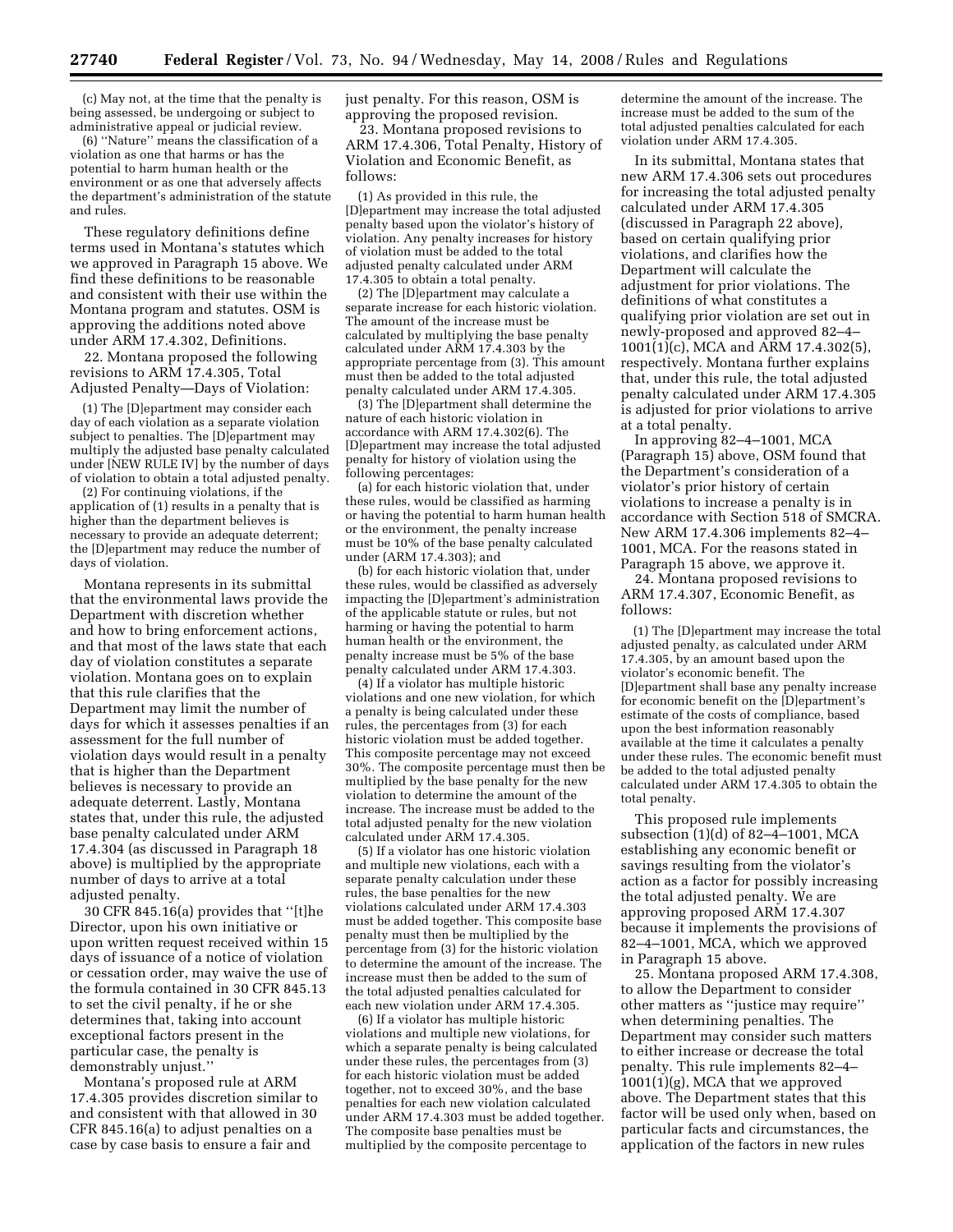ARM 17.4.301 through ARM 17.4.307 would result in an injustice.

Although worded differently, this waiver of the use of the penalty factors in certain circumstances to increase or decrease the total penalty amount is consistent with 30 CFR 845.16 that allows a penalty to be adjusted as appropriate so long as a written explanation is provided for the assessment. Accordingly, we find ARM 17.4.308 to be no less stringent than the Federal requirements at SMCRA Section 518 and consistent with 30 CFR 845.16 and we approve it.

26. Montana proposed revisions to ARM 17.24.1206(2), concerning notices and orders of abatement and cessation orders, including issuance and service. The proposed amendment implements  $82-4-254(3)(a)$ , MCA, which requires the Department to issue a Notice of Violation and Penalty Order containing (among other things) findings of fact and conclusions of law that, in the absence of a request for a hearing, becomes a final order of the Department. Therefore, for the same reasons discussed in Paragraph 11 above approving the provisions in  $82-4-254(3)(a)$ , MCA, we also approve the changes to ARM 17.24.1206(2).

27. Montana proposed revisions to ARM 17.24.1211(2), (3), and (4) addressing the procedure for assessment and waiver of civil penalties. These changes implement changes to the statute at 82–4–254, MCA, discussed in Paragraph 11 above, which we are approving. The proposed amendment to subparagraph (2) replaces the term ''proposed penalty'' with ''penalty order.'' Additionally, the time within which a person charged with a violation can request a contested case hearing is changed from 20 to 30 days to be consistent with the time allowed under 82–4–254, MCA. This proposed change is consistent with Federal regulations at 30 CFR 845.19(a), which allow a person 30 days from the date the proposed assessment or reassessment is received to request a hearing. The proposed amendment further provides that the person charged with a violation may enter into settlement negotiations with the Department prior to the notice and order being finalized (rather than prior to the Department's issuance of findings of fact, conclusions of law and order). Also in ARM 17.24.1211(2), the notice and order become final by operation of law if a request for a hearing is not timely received. As discussed above, this change is consistent with 82–4–254, MCA, and with Federal regulations at 30 CFR 845.20(a) which states ''[i]f the person to whom a notice of violation or cessation order is issued fails to request

a hearing as provided in § 845.19, the proposed assessment shall become a final order \* \* \*.''

Lastly, the proposed amendment to subparagraph (2) deletes the requirement that the Department issue findings of fact, conclusions of law and order either after the hearing or after the period of requesting a hearing has expired. This is so because, as previously discussed, the Department will now include findings of fact and conclusions of law in the Notice of Violation and Penalty Order. OSM is approving these changes to ARM 17.24.1211(2), finding that the additions and deletions are consistent with 30 CFR 845.19(a) concerning requests for hearings and 30 CFR 845.20 pertaining to final assessment and payment of penalties.

Montana's proposed amendment to ARM 17.24.1211(2) also requires the Department to serve a notice of violation within 90 days after issuance of the notice of noncompliance. The Federal regulations at 30 CFR 843.14 require the notice to be served on the person to whom it is directed or their designated agent ''promptly after issuance.'' Montana's current regulation requires service within 30 days following issuance of the notice of noncompliance. Montana states that in practice, 30 days has proven to be an insufficient amount of time within which to issue a notice of violation. This is due to the fact that an alleged violator is afforded an opportunity to submit a statement of mitigating circumstances regarding the occurrence of the violation and the assessment of the proposed penalty. The Department then reviews and responds in writing to the statement of mitigating circumstances. This process usually takes more than 30 days. The purpose of this new requirement is to provide notice of the violations as soon as possible. Under Montana's proposal, given the fact that the violator has an opportunity to submit a statement of mitigating circumstances, the operator does have such ''notice.'' Therefore, the violator does not suffer any prejudice by being issued the notice of violation 90 days after the notice of noncompliance is issued. For these reasons, we accept Montana's explanation for allowing 90 days to serve the notice of violation and find it to be consistent with the requirements of 30 CFR 843.14. We approve the change.

Montana's proposed amendment to ARM 17.24.1211(3) provides that penalties are to be calculated pursuant to new 82–4–1001, MCA, which establishes new factors for penalties that are applicable to all environmental

programs administered by the Department. We are approving the new 82–4–1001, MCA in Paragraph 15 above. As a consequence, existing ARM 17.24.1212(3), Point System for Civil Penalties and Waivers, is being repealed because its method of penalty calculation is inconsistent with 82–4– 1001, MCA.

For the above reasons, OSM approves the revisions to ARM  $17.24.1211(3)$ finding that the revisions and the proposed civil penalty assessment procedure are in accordance with Section 518(i) of SMCRA, which requires State programs to incorporate penalties no less stringent than those set forth in SMCRA.

In ARM 17.24.1211(4), Montana proposes waiver provisions for minor violations. Under these proposals, decisions to waive a penalty for a violation must be based on whether the violation presents potential harm to public health, public safety, or the environment, or impairs the Department's administration of the Strip and Underground Mine Reclamation Act. Provisions for the waiver of use of the formula to determine civil penalty are found at 30 CFR 845.16 and state that, if the Director finds that exceptional factors present in a case demonstrate that the penalty is demonstrably unjust, he may waive the use of the formula for calculating penalties. Montana's provision would allow the penalty to be completely waived, while the Federal provision allows the method of calculating the penalty to be waived, which could result in a penalty being waived. Both provisions are based on a determination that the penalty is demonstrably unjust. Accordingly, OSM finds the waiver provision in revised ARM 17.24.1211(4) to be consistent with the Federal provision at 30 CFR 845.16 and we approve it.

# **IV. Summary and Disposition of Comments**

## *Public Comments*

One comment letter was received from an individual, dated December 28, 2006 (Administrative Record No. MT– 24–7) commenting on SAT–026–FOR. The commenter's overall concern is that with recent amendments, Montana has softened its required enforcement so that it is no longer timely. Specifically, the commenter stated that Montana has no requirements for the Federal regulations at 30 CFR 843.12(b) and for Section 521(a)(4) of SMCRA. As discussed below, Montana has existing provisions that are consistent with 30 CFR 843.12(b) and in accordance with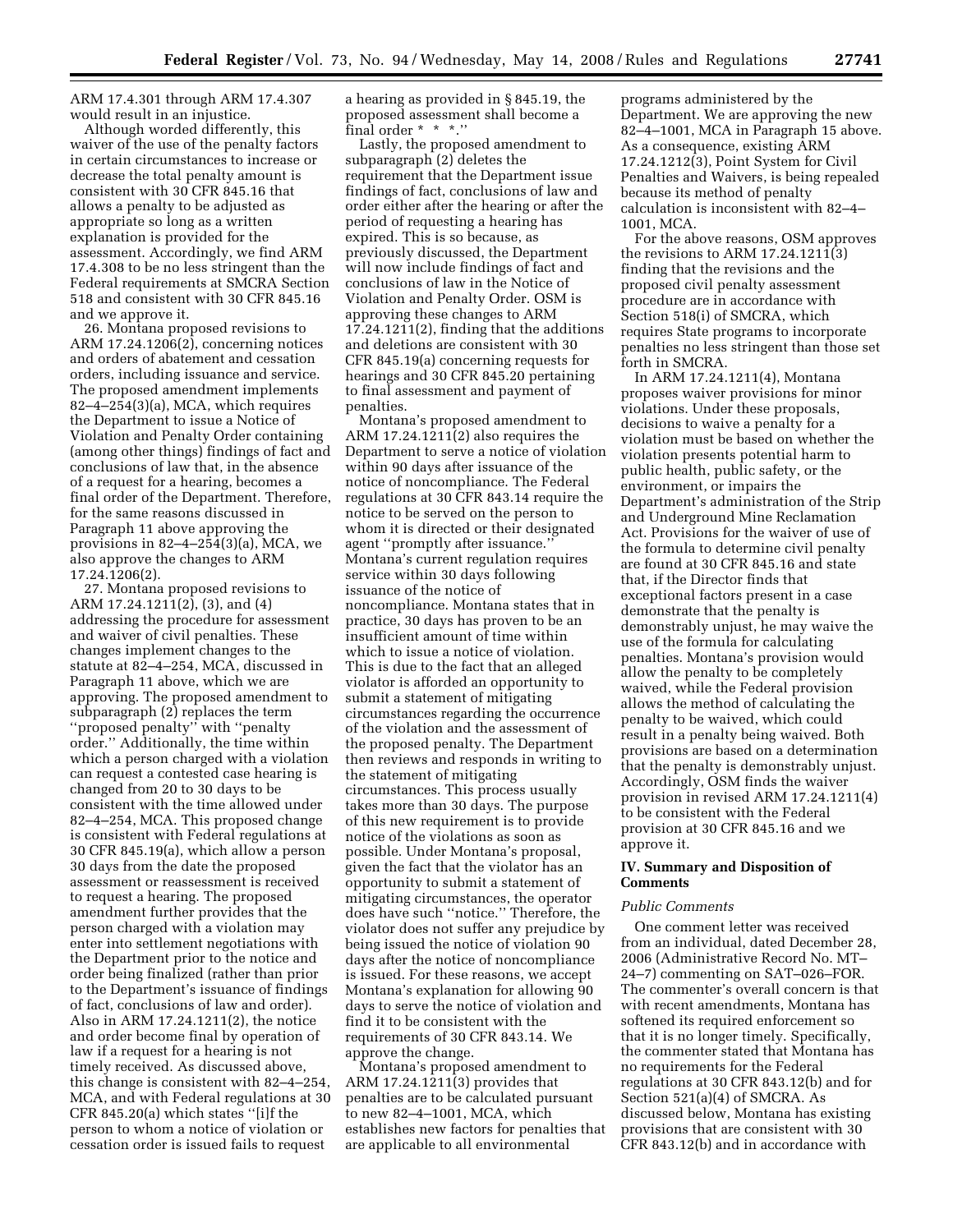Section 521(a)(4) of SMCRA. Nonetheless, Montana's provisions are not being changed in this amendment, and therefore are not subject to comment or revision at this time.

30 CFR 843.12(b) requires that notices of violation describe the nature of the violation, the remedial action required, the time for abatement, and a description of the area of the permit to which it applies. Montana's statute at MCA 82–4–251(2) requires that, ''When, on the basis of an inspection, the [D]epartment determines that any permittee is in violation of any requirement of this part or any permit condition required by this part that does not create an imminent danger to the health or safety of the public or cannot be reasonably expected to cause significant and environmental harm to land, air, or water resources, the director or an authorized representative shall issue a notice to the permittee or the permittee's agent fixing a reasonable time, not exceeding 90 days, for the abatement of the violation \* \* \*.''

Section 521(a)(4) of SMCRA requires reviews of violations to determine whether a pattern exists which can lead to suspension or revocation of the permit. Montana has consistent provisions in its statutes at 82–4–251(3), MCA and its regulations at ARM 17.24.1213.

#### *Federal Agency Comments*

Under 30 CFR 732.17(h)(11)(i) and Section 503(b) of SMCRA, we requested comments on the amendment from various Federal agencies with an actual or potential interest in the Montana program (Administrative Record Nos. MT–23–3 and MT–24–3). We received comments from two Federal Agencies.

In its December 12, 2006, letter commenting on SATS MT–027–FOR, the United States Geological Survey said it had ''no comments'' (Administrative Record No. MT–24–4). In its December 6, 2006 letter, the Bureau of Indian Affairs (BIA) said it had ''no objections'' (Administrative Record No. MT–24–5) for SATS MT–027–FOR. In its February 7, 2006, letter on SATS MT–026–FOR (Administrative Record No. MT–23–4), BIA said that it did not recognize any deficiencies but commented on some wording in Section 7 of 82–4–226, MCA pertaining to prospecting for which no prospecting permit is required. Specifically, BIA stated that the first sentence in Section 7 is difficult to understand. In response, we note that Section 7 was previously approved by OSM and is not being changed as part of these amendments. Therefore, it is not under consideration. 82–4–226, MCA establishes requirements for

prospecting permits, but only Section (3) is being changed in this amendment by eliminating the application fee (see Paragraph 4 above).

# *Environmental Protection Agency (EPA) Concurrence and Comments*

Under 30 CFR 732.17(h)(11)(i) and (ii), we are required to get concurrence from EPA for those provisions of the program amendment that relate to air or water quality standards issued under the authority of the Clear Water Act (33 U.S.C. 1251 *et seq.*) or the Clean Air Act (42 U.S.C. 7401 *et seq.*).

None of Montana's proposed revisions pertains to air or water quality standards. Therefore we did not ask EPA to concur on the amendment.

## *State Historic Preservation Officer (SHPO) and the Advisory Council on Historic Preservation (ACHP)*

Under 30 CFR 732.17(h)(4), we are required to request comments from the SHPO and ACHP on amendments that may have an effect on historic properties. On November 30, 2006, we requested comments on Montana's amendment (Administrative Record No. MT–24–3), but neither responded to our request.

#### **V. Director's Decision**

Based on the above findings, the Director approves Montana's proposed amendments as submitted on January 18 and November 6, 2006, respectively.

The Director approves, as discussed in III, OSM's Findings, amendments to MCA 82–4–206, Procedure for contested case hearings; MCA 82–4–223, Permit fee and surety bond; MCA 82–4–225, Application for increase or reduction in permit area; MCA 82–4–226, Prospecting permit; MCA 82–4–227, Refusal of permit; MCA 82–4–231, Submission of and action on reclamation plan; MCA 82–4–232, Area mining required—bond—alternative plan; MCA 82–4–233, Planting of vegetation following grading of disturbed area; MCA 82–4–235, Determination of successful reclamation—final bond release; MCA 82–4–251, Noncompliance—suspension of permits; MCA 82–4–254, Violation penalty—waiver; MCA 82–4–1001, Penalty factors; and MCA 82–4–1002, Collection of penalties, fees, late fees, and interest; ARM 17.4.301 Purpose; ARM 17.4.302 Definitions; 17.4.303 Base Penalty; ARM 17.4.304 Adjusted Base Penalty—Circumstances, Good Faith and Cooperation, Amounts Voluntarily Expended; ARM 17.4.305 Total Adjusted Penalty—Days of Violation: ARM 17.4.306 Total Penalty—History of Violation, Economic

Benefit; ARM 17.4.307 Economic Benefit; ARM 17.4.308 Other Matters as Justice may Require; ARM 17.24.1206 Notices, Orders of Abatement and Cessation Orders: Issuance and Service; ARM 17.24.1211 Procedure for Assessment and Waiver of Civil Penalties; ARM 17.24.1212 Point System for Civil Penalties and Waivers; ARM 17.24.1218 Individual Civil Penalties: Amount; ARM 17.24.1219 Individual Civil Penalties: Procedure for Assessment; and ARM 17.24.1220 Individual Civil Penalties: Payment.

The Federal regulations at 30 CFR Part 926, codifying decisions concerning the Montana program, are being amended to implement this decision. This final rule is being made effective immediately to expedite the State program amendment process and to encourage States to bring their programs into conformity with the Federal standards without undue delay. Consistency of State and Federal standards is required by SMCRA.

### **VI. Procedural Determinations**

#### *Executive Order 12630—Takings*

This rule does not have takings implications. This determination is based on the analysis performed for the Federal regulations.

## *Executive Order 12866—Regulatory Planning and Review*

This rule is exempted from review by the Office of Management and Budget (OMB) under Executive Order 12866.

# *Executive Order 12988—Civil Justice Reform*

The Department of the Interior has conducted the reviews required by section 3 of Executive Order 12988 and has determined that this rule meets the applicable standards of subsections (a) and (b) of that section. However, these standards are not applicable to the actual language of State regulatory programs and program amendments because each program is drafted and promulgated by a specific State, not by OSM. Under Sections 503 and 505 of SMCRA (30 U.S.C. 1253 and 1255) and the Federal regulations at 30 CFR 730.11, 732.15, and 732.17(h)(10), decisions on proposed State regulatory programs and program amendments submitted by the States must be based solely on a determination of whether the submittal is consistent with SMCRA and its implementing Federal regulations and whether the other requirements of 30 CFR Parts 730, 731, and 732 have been met.